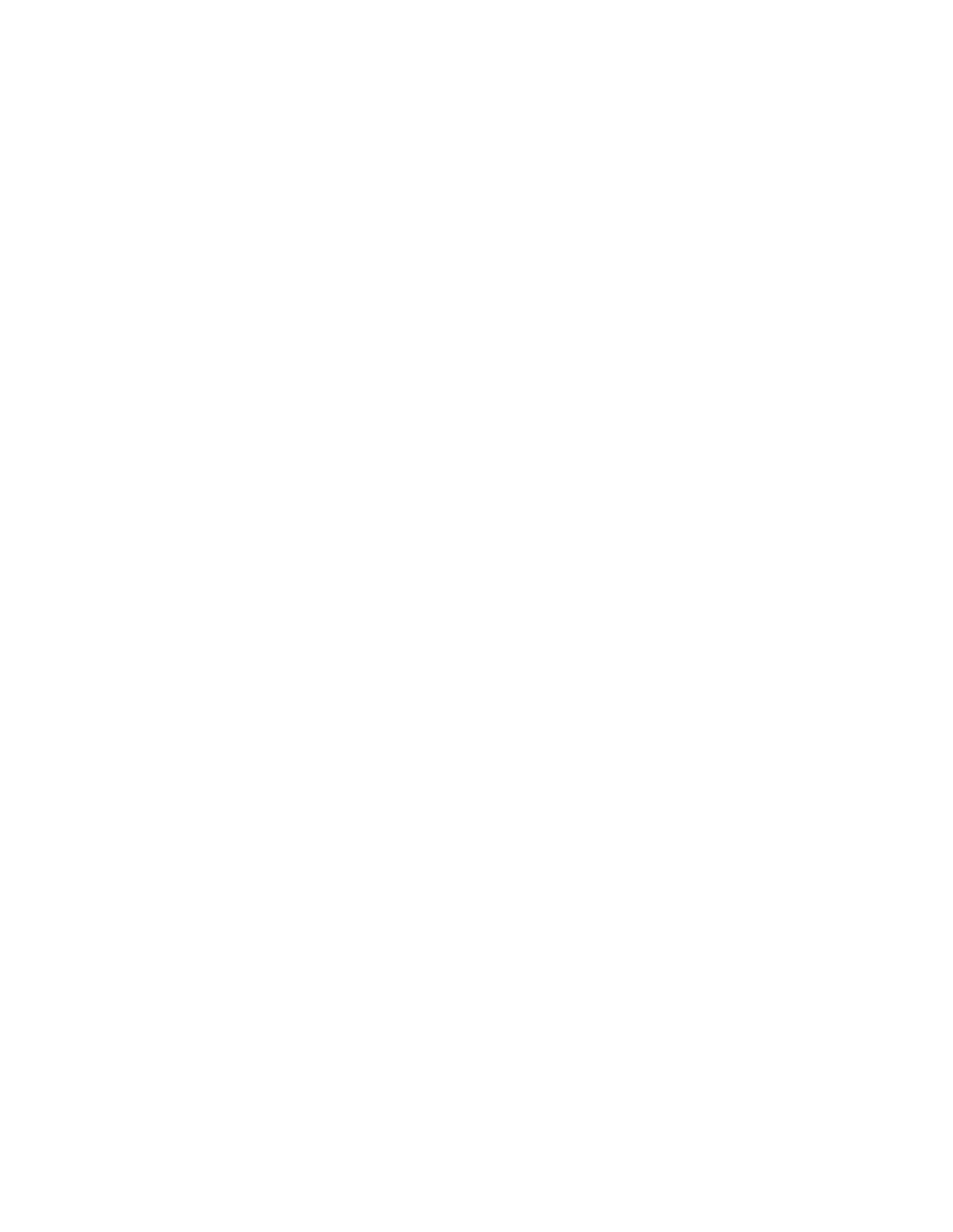# **SECTION 09876 REPAINTING OF EXTERIOR SURFACES BASED ON 100% OR SPOT REMOVAL OF LEAD BASED PAINT AND REPLACEMENT WITH AN ALKYD/SILICONE ALKYD PAINT SYSTEM**

#### <span id="page-2-0"></span>**PART 1 - GENERAL**

### <span id="page-2-1"></span>1.01 PURPOSE

A. The purpose of this specification is to establish methods and procedures for painting and handling of hazardous and non-hazardous materials/wastes.

#### <span id="page-2-2"></span>1.02 SCOPE OF WORK

A. Work to be accomplished includes field application of protective paints to exterior surfaces, including surface preparation, handling of hazardous and non-hazardous materials/wastes, and other work necessary to accomplish the approved end result of a totally protected and usable structure, including attachments, accessories and appurtenances, generally as follows:

## 100% Removal

- 1. Remove all exterior paint by abrasive blast cleaning, either by conventional method with containment, via vacuum blasting, or other method approved by Engineer.
- 2. Apply prime, intermediate and finish coats to all blast cleaned exterior surfaces noted in 1. above.

## Spot Removal

- 1. Remove all oxidation, dirt, and other contaminants from exterior surfaces via washing, as specified.
- 2. Remove all existing defective paint on exterior by abrasive blast cleaning, either by vacuum blasting or other approved method.
- 3. Apply specified primer to all abrasively blast cleaned areas.
- 4. Apply intermediate and finish coats of paints to complete exterior surfaces.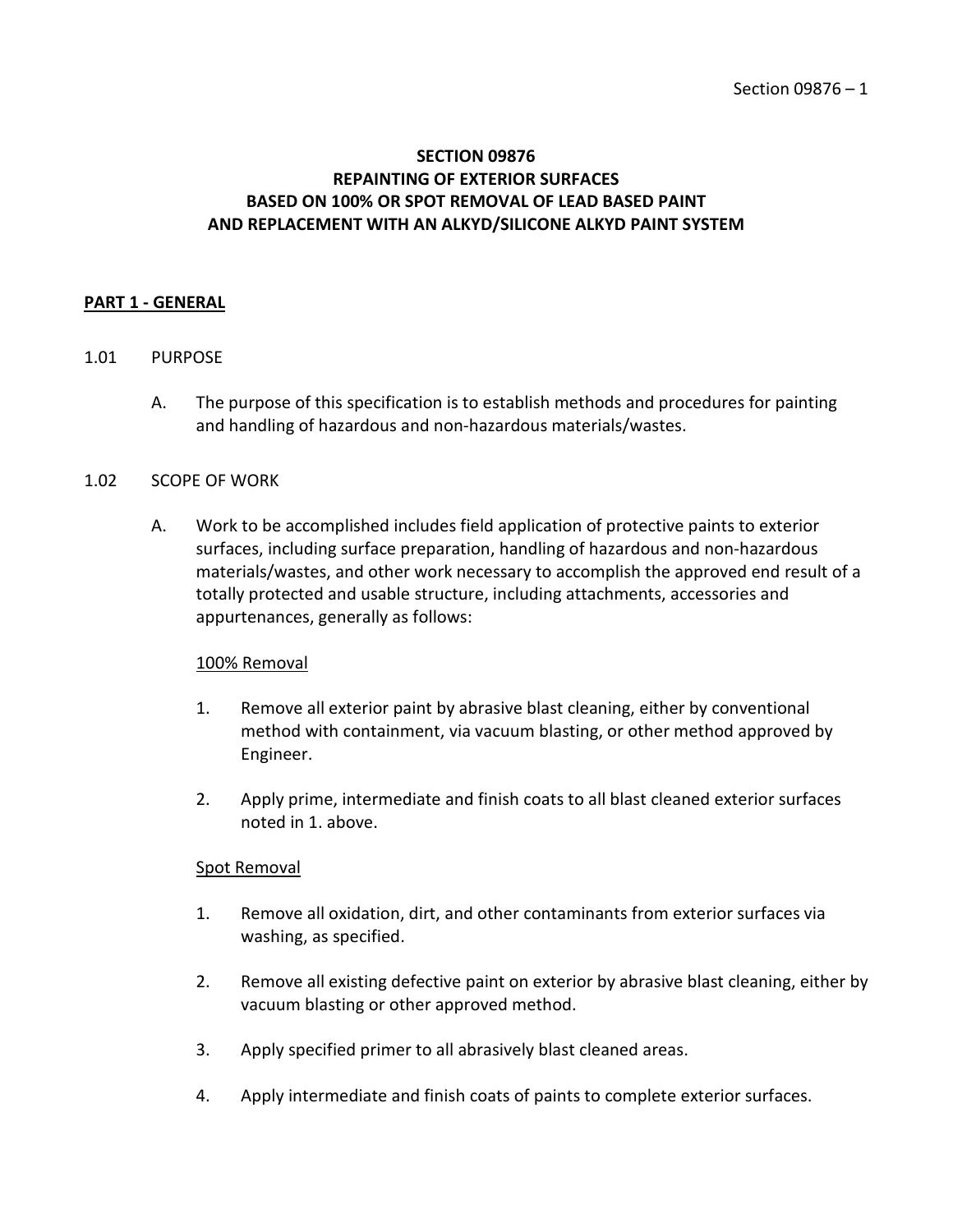5. Test, handle and dispose of any hazardous wastes and non-hazardous generated from exterior painting operations in conformance to all regulations.

Test, handle and dispose of any hazardous or non-hazardous wastes generated from exterior painting operations in conformance to all regulations.

- B. Surfaces not to be painted include all interior surfaces, fencing, concrete surfaces, liquid level indicator accessories, glass, plastic, nameplates, and other surfaces on which paints would not adhere or would interfere with operation of specific item.
- C. If severely corroded or damaged areas are discovered during the course of abrasive blast cleaning operations, the Contractor shall notify the Engineer or authorized representative. Welding and repair of severely corroded areas of tank and other mechanical repairs may be required during project.
	- 1. The Contractor shall allow the District access to make tank repairs while the existing paints are being removed. The District reserves the option to repair the tank structure with:
		- a) Change order to the contract.
		- b) District employees.
		- c) A separate Contractor.
		- d) Any combination of the above.
	- 2. A no cost time extension will be issued should structural repairs preclude abrasive blast cleaning and/or paint application. Preparation work shall continue while tank repairs are being made. The time extension will assume the Contractor will be able to re-mobilize and begin painting within two weeks of notification. No additional time will be granted to permit the Contractor to complete other projects prior to this project.

## <span id="page-3-0"></span>1.03 REFERENCE SPECIFICATIONS AND STANDARDS

- A. Without limiting the general aspects or other requirements of this specification, work and equipment shall conform to applicable requirements of municipal, state and federal codes, laws and ordinances governing the work, the Eastern Municipal Water District, Society for Protective Coatings and manufacturer's printed instructions, subject to Engineer's approval.
- B. The Engineer's decision shall be final as to interpretation and/or conflict between any of the referenced codes, laws, ordinances, specifications and standards contained herein.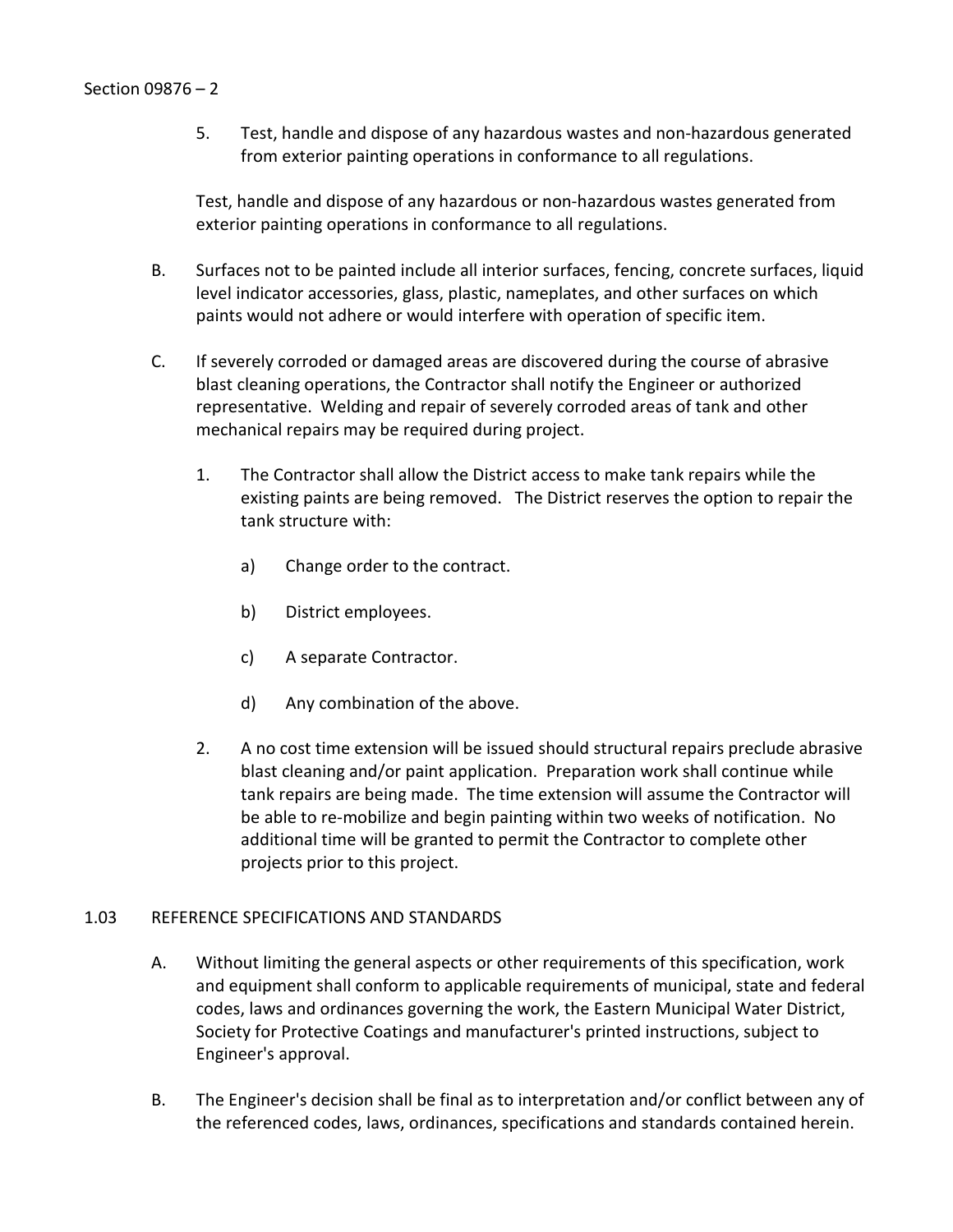### <span id="page-4-0"></span>1.04 COMPLETION OF WORK

A. All surface preparation, paint application, and handling/disposing of hazardous materials/wastes shall be completed within the number of calendar days consistent with the Contract Completion Schedule noted in the Information for Bidders. If work is not completed within the number of calendar days specified, Contractor shall bear all additional expenses incurred after contract completion schedule.

## <span id="page-4-1"></span>1.05 CONTRACTOR

A. The contractor shall be a licensed Painting and Decorating Contractor in the State of California (C-33 Classification). He shall have a minimum of five (5) years practical experience and successful history in the application of specified products to surfaces of steel water storage tanks. Upon request, he shall substantiate this requirement by furnishing a written list of references.

## <span id="page-4-2"></span>1.06 DEFINITIONS

- A. "Engineer" refers to the person authorized by the District to oversee the execution of the contract, acting either directly or through his properly authorized agents, each agent acting only within the scope of authority delegated to him.
- B. "Paint" refers to protective materials used or applied on exterior surfaces.
- C. "Coat" refers to paint applied in a single or multiple pass application to form an evenly distributed film when dry. Designations for "coats" are primer or first coat, intermediate or second coat, and finish coat, and any coats applied beyond the designated coats.
- D. "District" refers to the Eastern Municipal Water District.

# <span id="page-4-3"></span>1.07 HOURS OF WORK

A. The Contractor's activities shall be confined to an eight hour shift between the hours of 7:00 a.m. and 5:00 p.m. Monday through Friday, excluding District-designated holidays. Deviation from these hours will not be permitted without the prior consent of the Engineer, except in emergencies involving immediate hazard to persons or property.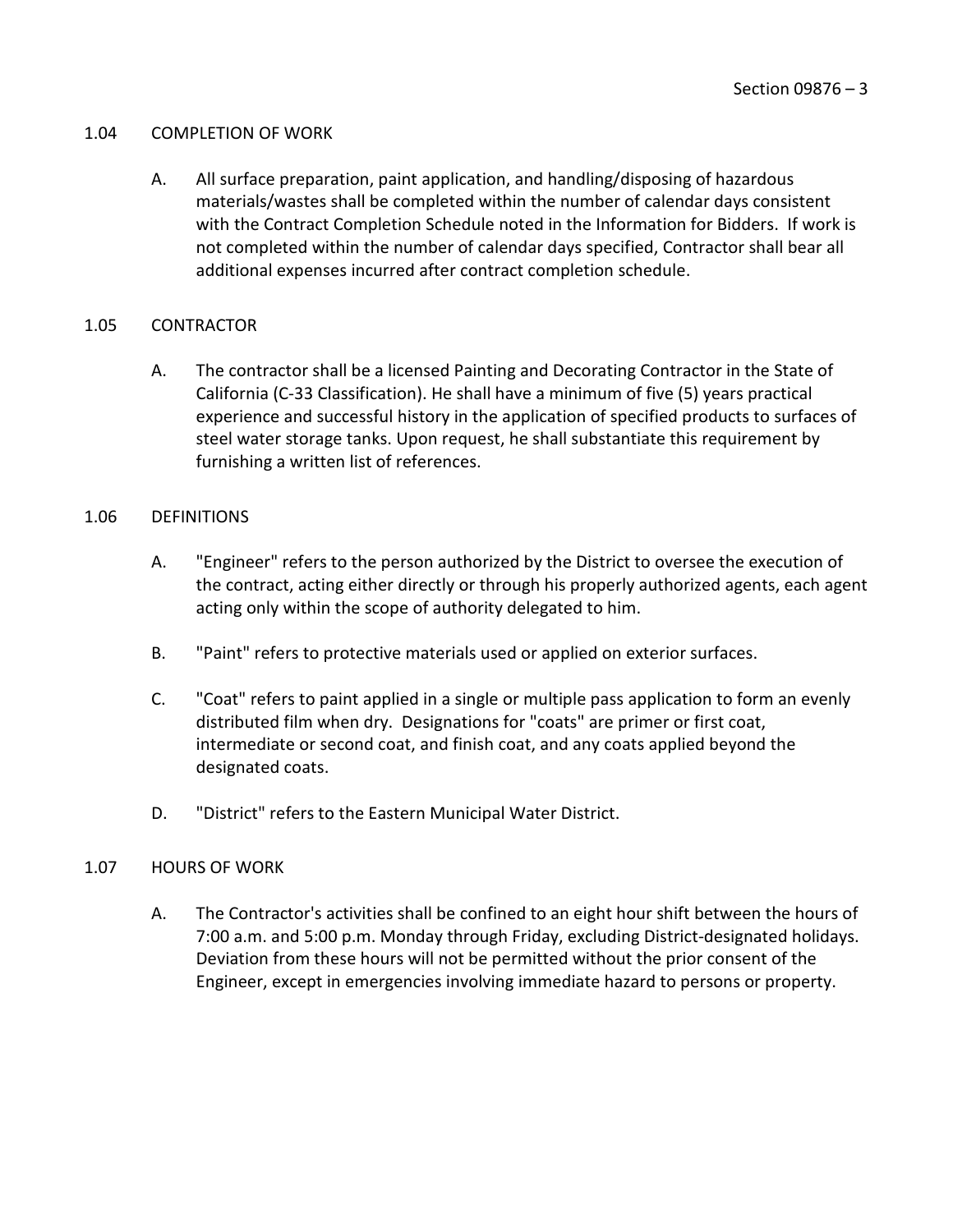- B. In the event of either a requested or emergency deviation, inspection service fees for District personnel and any third-party inspector will be charged against the Contractor. The service fees will be calculated at overtime rates including benefits, overhead, and travel time. The service fees will be deducted from any amounts due the Contractor. Charges will be made for any change to extraordinary work hours, including standby time due to late crew arrival or "no-show" by crew.
- C. Inspections hours made necessary as a result of the Contractor's crew working over forty hours per week must be scheduled and approved by District and overtime paid for by Contractor at the prevailing rate for overtime. Inspections requested by or made necessary as a result of actions by the Contractor on Saturdays, Sundays or holidays must be scheduled and approved by Engineer and paid for by Contractor at the prevailing rate for overtime or holiday work.

## <span id="page-5-0"></span>1.08 PRE-BID CONFERENCE

A. Pre-Bid Conference for the project will be conducted by the Engineer at District offices and site as noted in the Notice Inviting Bids. The object of the Pre-Bid Conference is to acquaint bidders with existing facility and site. The conditions and requirements of the plans and specifications shall govern over any information presented at the Pre-Bid Conference, unless amended in writing by the Engineer. All bidders must attend the Pre-Bid Conference to have their bid accepted by the District.

## <span id="page-5-1"></span>1.09 PRE-CONSTRUCTION CONFERENCE

- A. A Pre-Construction Conference shall be scheduled prior to start of project. The District, Contractor and Engineer shall be present. The sequence of work will be discussed and will be mutually agreed upon to ensure that the work is accomplished and completed as stated in the Contract, and to allow for inspection and operations flexibility by District. A schedule of work to be accomplished and a list of labor, material and equipment rates for additional work will be established and maintained throughout the project. Contractor shall furnish resumes of all personnel assigned to project, and a complete set of approved submittal data for use by inspection personnel. Contractor shall have a designated representative for all projects.
- B. The Contractor shall submit manufacturers' literature and Material Safety Data Sheets (MSDS) on all materials to be used in painting operations, including, but not limited to paints, thinners, solvents and cleaning fluids. No materials will be allowed which have been stored over 60 days, or manufacturer's recommended shelf life, whichever is less. Contractor shall maintain copies of MSDS's at jobsite at all times. Copies of all invoices showing purchased dates and delivery for all material mentioned above will be required.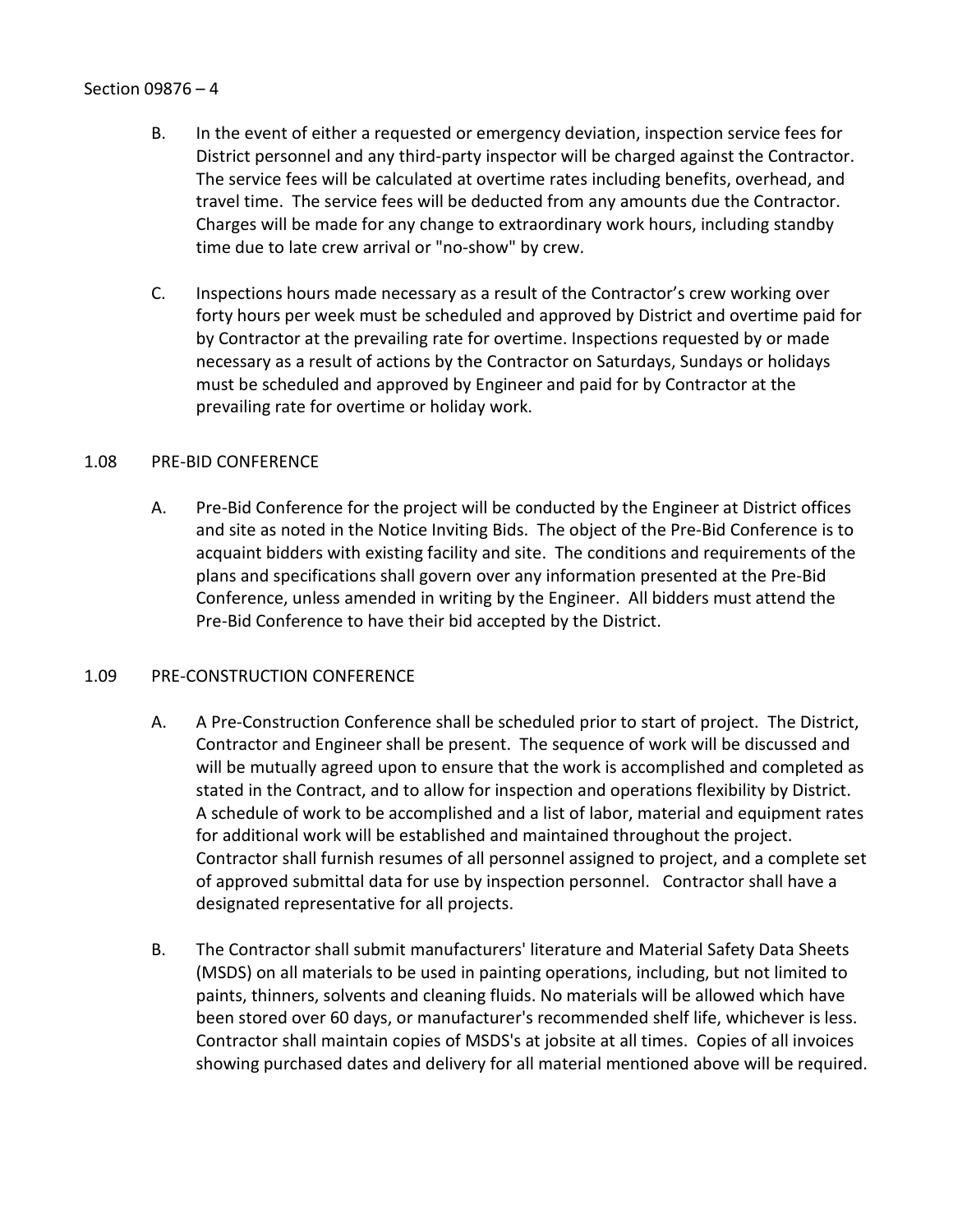#### <span id="page-6-0"></span>1.10 QUALITY ASSURANCE

- A. General: Quality assurance procedures and practices shall be utilized to monitor all phases of surface preparation, application and inspection throughout the duration of the project. Procedures or practices not specifically defined herein may be utilized provided they meet recognized and acceptable professional standards and are approved by the Engineer.
- B. All materials furnished and all work accomplished under the Contract shall be subject to inspection by the Engineer. The Contractor shall be held strictly to the true intent of the Specifications in regard to quality of materials, workmanship, and diligent execution of the Contract.
- C. Work accomplished in the absence of prescribed inspection may be required to be removed and replaced under the proper inspection, and the entire cost of removal and replacement, including the cost of all materials which may be furnished by the District and used in the work thus removed, shall be borne by the Contractor, regardless of whether the work removed is found to be defective or not. Work covered up without the authority of the Engineer, shall, upon order of the Engineer, be uncovered to the extent required, and the Contractor shall similarly bear the entire cost of accomplishing all the work and furnishing all the materials necessary for the removal of the covering and its subsequent replacement, as directed and approved by the Engineer.
- D. The Engineer will make, or have made, such tests as he deems necessary to assure the work is being accomplished in accordance with the requirements of the Contract. Unless otherwise specified in the Special Conditions, the cost of such testing will be borne by the District. In the event such tests reveal non-compliance with the requirements of the Contract, the Contractor shall bear the cost of such corrective measures deemed necessary by the Engineer, as well as the cost of subsequent retesting and re-inspection. It is understood and agreed the making of tests shall not constitute an acceptance of any portion of the work, nor relieve the Contractor from compliance with the terms of the Contract.
- E. Surface Preparation: Surface preparation will be based upon comparison with: "Pictorial Surface Preparation Standards for Painting Steel Surfaces", SSPC-Vis 1, ASTM Designation D2200, NACE Standard TM-01-70, and as described below. Anchor profile for prepared surfaces shall be measured by using a non- destructive instrument such as a K-T Surface Profile Comparator or Testex Press-O-Film System. Temperature and dewpoint requirements noted in 1.10 F. herein shall apply to all surface preparation operations, except low and high temperature limits and operation of dehumidification equipment shall be determined at the Pre-Construction Conference.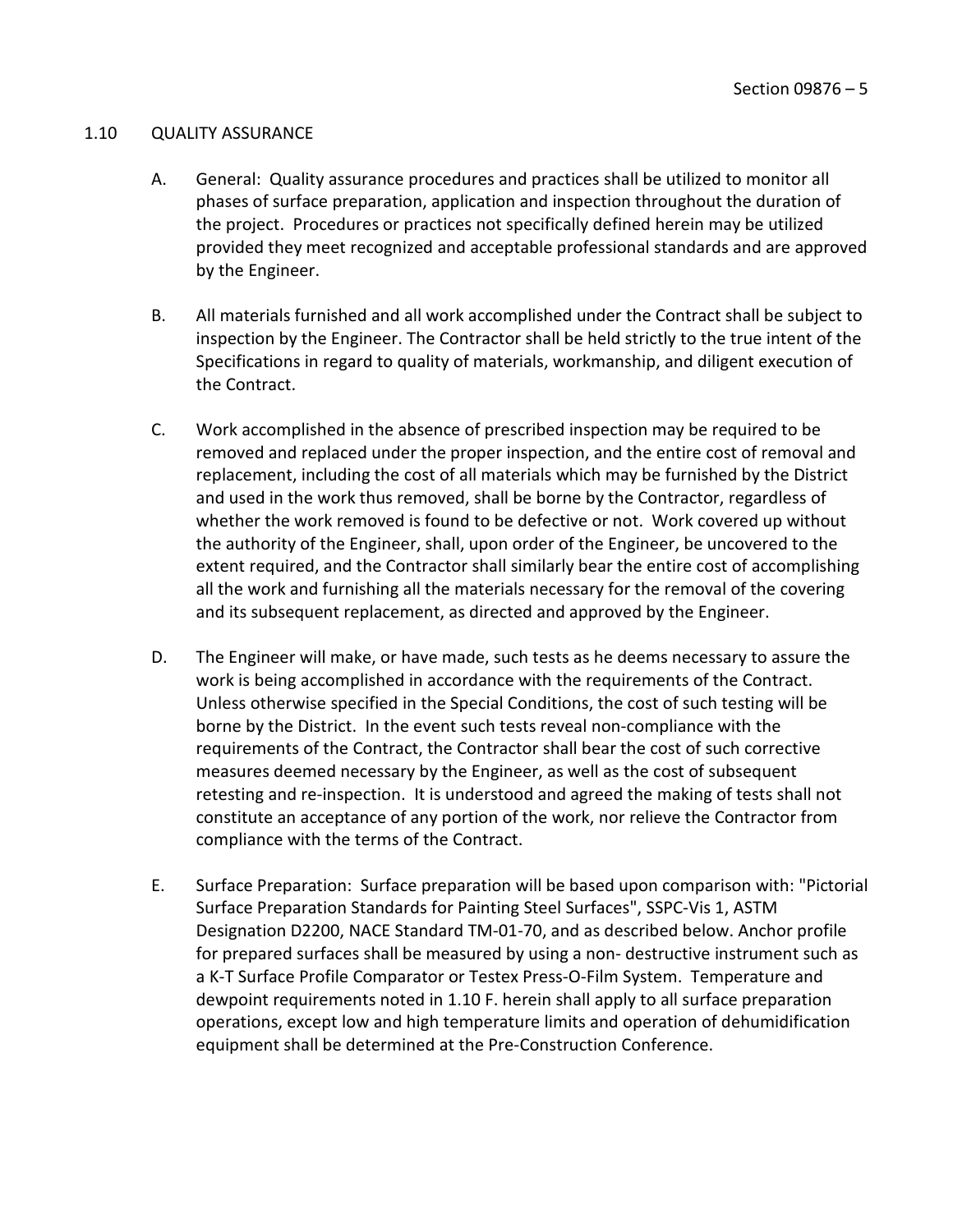- F. Application: No coating shall be applied under the following conditions:
	- 1. When the surrounding air temperature or the temperature of the surface to be coated or painted is below 55 degrees F. for epoxy coatings, below 45 degrees F. for epoxy low temperature cure coatings, or above 125 degrees F. for all materials;
	- 2. Wet or damp surfaces or in rain, fog or mist;
	- 3. When the temperature is less than 5 degrees F. above the dewpoint.
	- 4. When it is expected the air temperature will drop below 55 degrees F. for epoxy coating, below 45 degrees F. for epoxy low temperature cure coatings, or less than 5 degrees F. above the dewpoint within two hours after application of coatings or paints.
		- a) Dewpoint shall be measured by use of an instrument such as a sling psychrometer in conjunction with U.S. Department of Commerce Weather Bureau Psychrometric Tables or equivalent. If dehumidification is used, equipment must run continuously during all phases of contract, except disinfection phase.

If above conditions are prevalent, paint application shall be delayed or postponed until conditions are favorable. The day's application shall be completed in time to permit the film sufficient drying time prior to damage by atmospheric conditions.

- G. Overspray Control: The Contractor shall conduct all operations so as to confine abrasive blasting debris and paint overspray to within the bounds of the site. The Contractor shall take all precautions necessary to prevent adverse off-site consequences of application operations. Any complaints received by the District relating to any such potential off-site problems will be immediately delivered to the Contractor-assigned jobsite representative. The Contractor shall immediately halt blast cleaning or application work and shall take whatever corrective action is required to mitigate any such problems. All costs associated with protection of off-site properties and/or correction of damage to property as a result of blast cleaning or application operations shall be borne directly by the Contractor at no additional expense to the District.
	- 1. District approval of Contractor's overspray prevention procedures and Engineer's presence on project does not free Contractor from responsibility for overspray. Daily approval of procedures will be required prior to start of spray operations. Exterior paint shall not be applied by spray when wind speed exceeds fifteen miles per hour.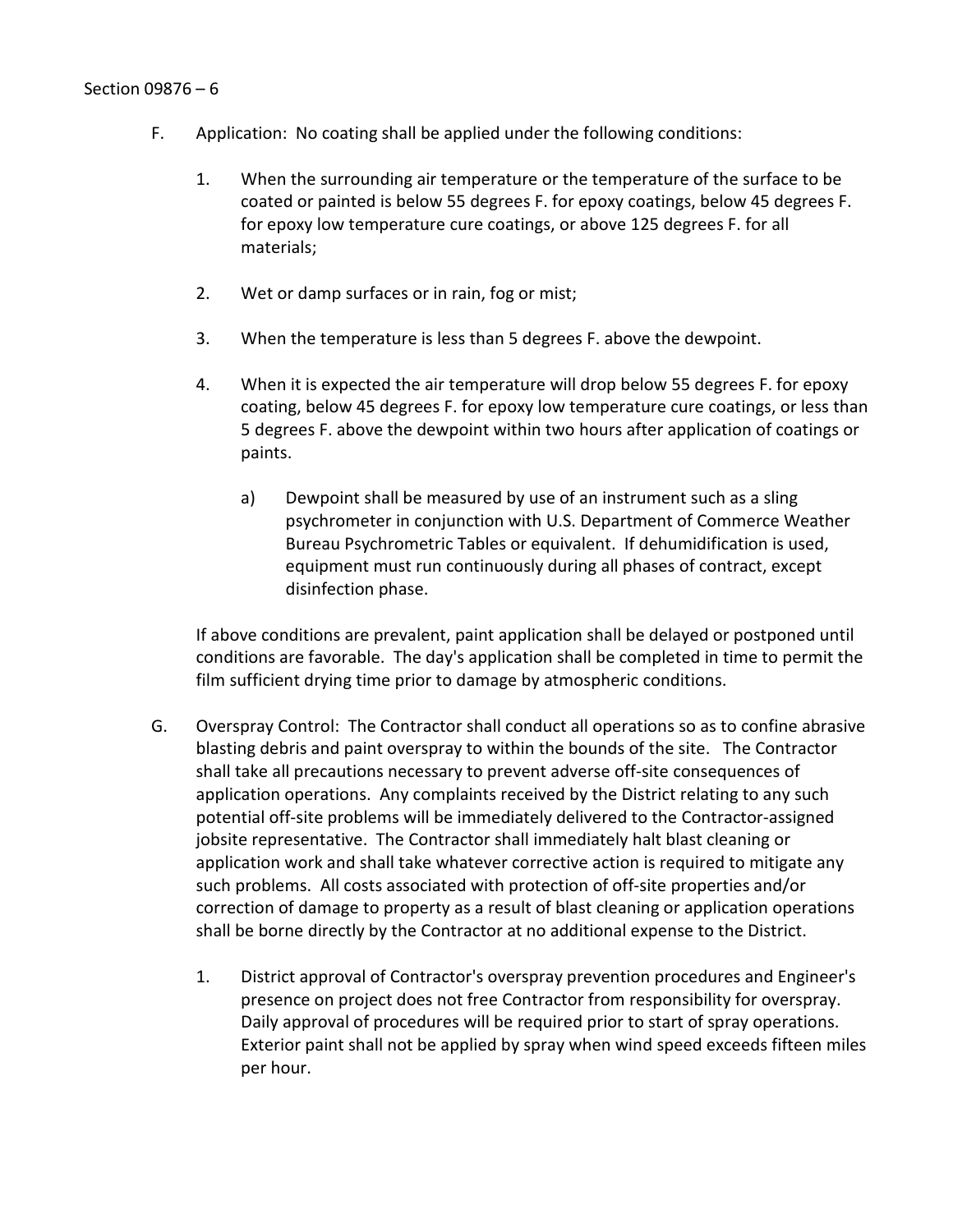- H. Thickness Testing: Thickness of paints shall be tested with a non-destructive film thickness gauge. An instrument such as a Tooke Gage should be used if a destructive tester is deemed necessary. Testing shall be accomplished in conformance to SSPC-PA 2, "Measurement of Dry Paint Thickness with Magnetic Gages" except as modified hereinafter.
	- 1. Flat exterior painted surfaces shall be tested in conformance to SSPC-PA 2.
	- 2. Exterior structural members, piping and other irregular surfaces shall be tested with frequency and locations as directed by the Engineer.
- I. Inspection Devices: Contractor will furnish, until final acceptance of paints, inspection devices in good working condition for measurement of dry-film thickness. They shall also furnish U.S. Department of Commerce, National Bureau of Standards certified thickness calibration plates to test accuracy of thickness gauges. Dry film thickness gauges shall be available at all times until final acceptance of application. Inspection devices shall be operated by, or in the presence of the Engineer with location and frequency basis determined by the Engineer.
- J. Acceptable Inspection Devices: Acceptable devices for ferrous metal surfaces include, but are not limited to "Inspector", or "Positest", or "Positector" or "Quanix" units for dry film thickness gauging. Inspection devices shall be operated in accordance with these specifications and the manufacturer's instructions.
- K. Warranty Inspection: Warranty inspection shall be conducted between the eleventh and sixteenth months following completion of all work and filing of the Notice of Acceptance. All personnel present at the Pre-Construction Conference should be present at this inspection. All defective work shall be repaired in strict accordance with this specification and to the satisfaction of the Engineer.
	- 1. Notification: The District shall establish the date for the inspection and shall notify the Contractor at least 30 days in advance.
	- 2. Exterior Inspection: The entire exterior paint systems shall be visually inspected as specified in 1.10 QUALITY ASSURANCE. All defective paint as well as damaged or rusting spots of the tank shall be satisfactorily repaired by and at the sole expense of the Contractor. All repaired areas shall then be again inspected as specified in the above mentioned section and repair procedure repeated until surface is acceptable to the Engineer.
	- 3. Inspection Report: The Engineer shall prepare and deliver to the Contractor an inspection report covering the first anniversary inspection, setting forth the number and type of failures observed, the percentage of the surface area where failure has occurred, and the names of the persons making the inspection.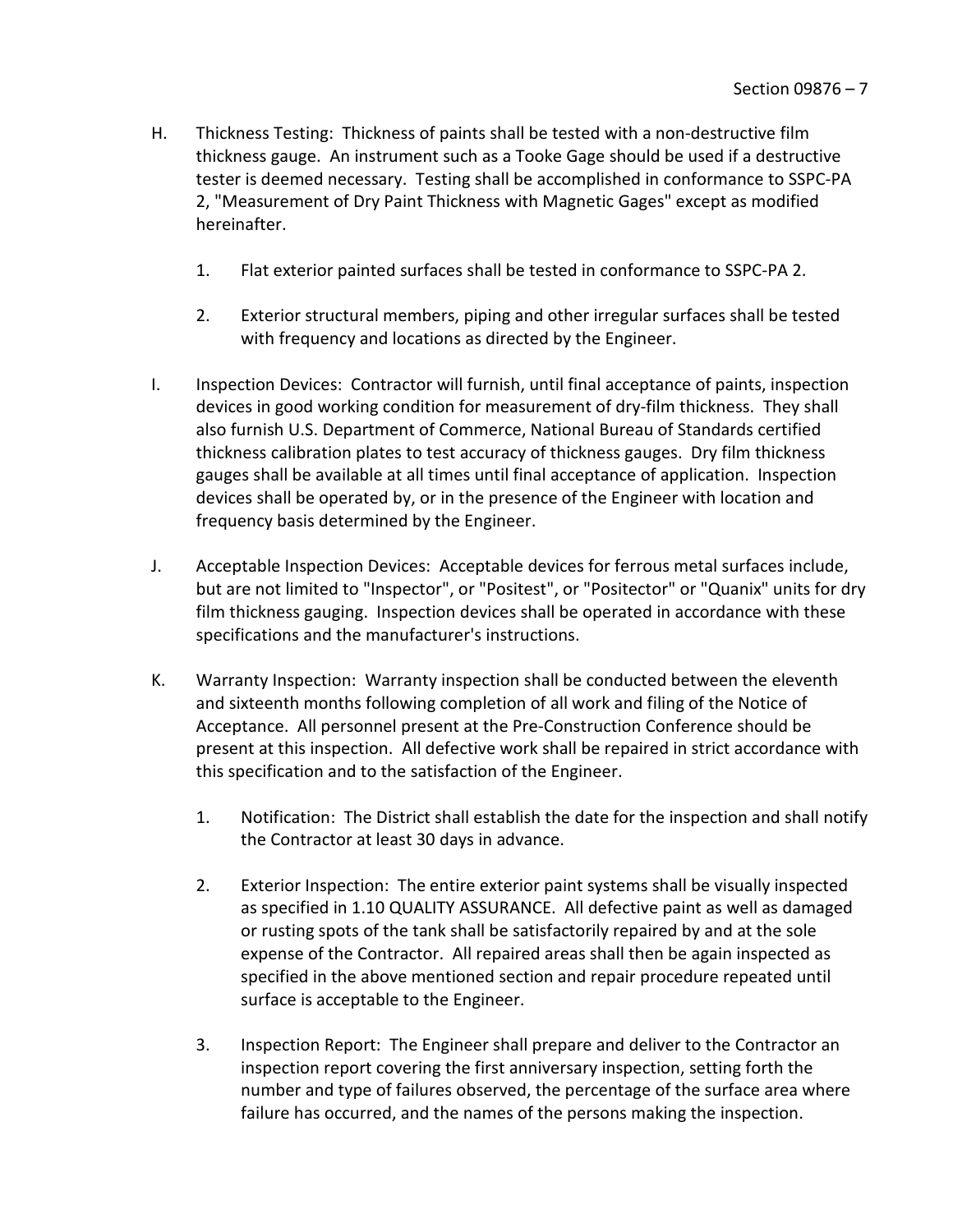- 4. Schedule: Upon completion of inspection and receipt of Inspection Report as noted herein, District shall establish a date for Contractor to proceed with remedial work. Any delay on part of Contractor to meet schedule Contract and District may proceed to have defects remedied as outlined under General Provisions.
- 5. Remedial Work: Any location where paint has peeled, bubbled, or cracked and any location where rusting is evident shall be considered to be a failure of the system. The Contractor shall make repairs at all points where failures are observed by removing the deteriorated paint, cleaning the surface, and reapplying the same system. If the area of failure exceeds 25 percent of a specific coated surface, the entire applied system may be required to be removed and reapplied based on the District's sole judgment in accordance with the original specification.
	- a) Specific painted surfaces are defined as follows:
		- (i) Roof
		- (ii) Shell
		- (iii) Attachments, accessories and appurtenances
- 6. Upon completion of warranty remedial repairs, Contractor shall clean site as originally specified.
- 7. Costs: All noted costs for Contractor's inspection and all costs for repair shall be borne by the Contractor and in figuring his bid, the Contractor shall include an appropriate amount for testing and repair as no additional allowance will be paid by the District for said inspection and repair.

## <span id="page-9-0"></span>1.11 SAFETY AND HEALTH REQUIREMENTS

A. Contractor shall submit a notarized letter signed by a principal officer of the Corporation certifying the Contractor fully complies with California Code of Regulations pertaining to the work including, but not limited to, the following Construction Safety Orders (CSO) or General Industry Safety Orders (GISO):

| 1.             | Illness Injury Prevention Program | CSO/GISO    | 1508/3203 |
|----------------|-----------------------------------|-------------|-----------|
| 2.             | Confined Space Plan               | <b>GISO</b> | 5156/5159 |
| 3.             | <b>Respiratory Protection</b>     | CSO/GISO    | 1531/5144 |
| $\mathbf{4}$ . | <b>Hazard Communication</b>       | <b>GISO</b> | 5194      |
| 5.             | Lead-Based Paint Compliance Plan  | CSO         | 1532.1    |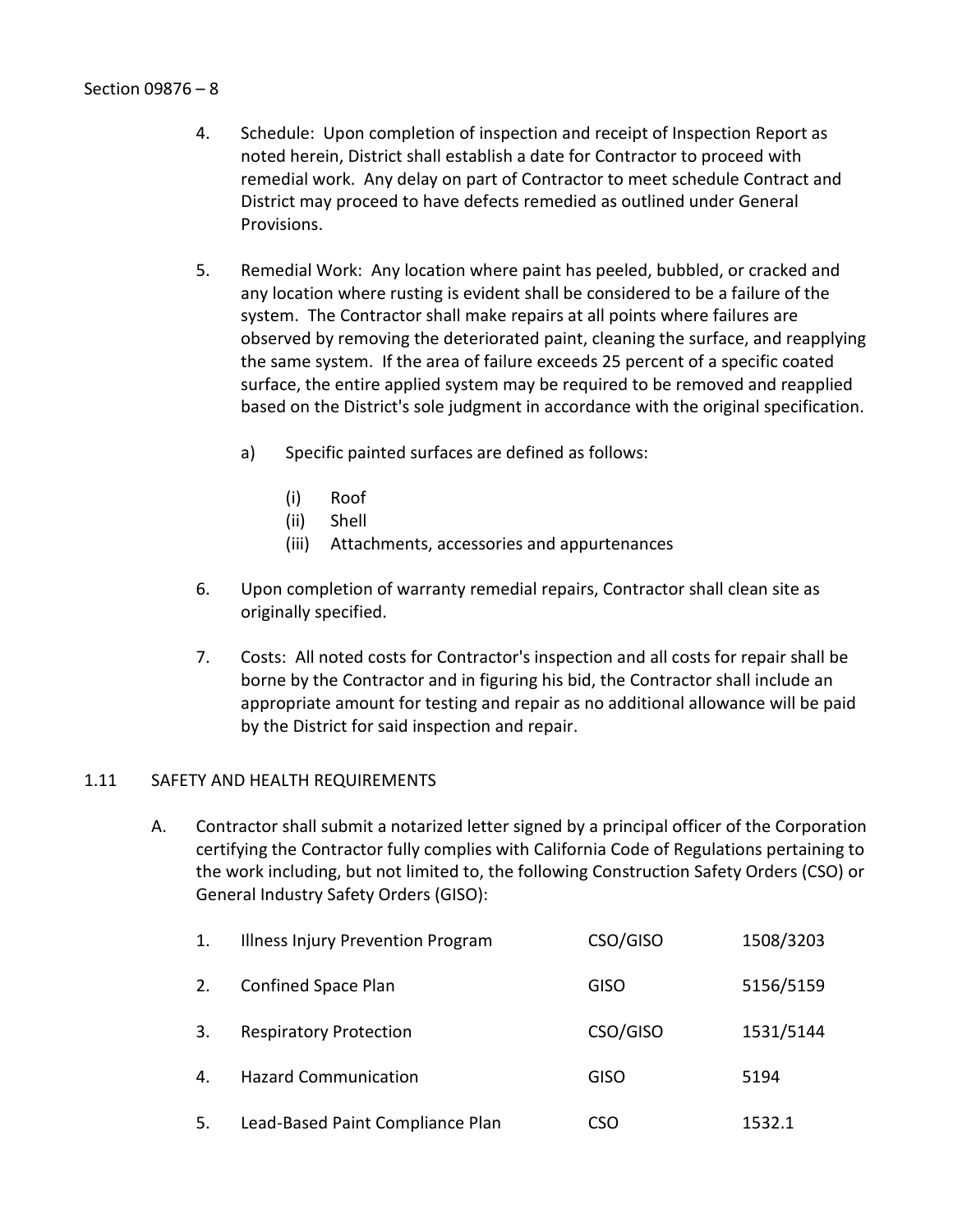| 6. | <b>Rolling Scaffolds</b>            | CSO | 1646 |
|----|-------------------------------------|-----|------|
| 7. | <b>Employee Safety Instruction</b>  | CSO | 1510 |
| 8. | <b>Emergency Medical Service</b>    | CSO | 1512 |
| 9. | Dusts, Fumes, Mists, Vapors & Gases | CSO | 1528 |

- B. General: Contractor assumes the responsibility to accomplish all work in a safe and prudent manner, and to conform to all applicable safety requirements, regulations and guidelines of federal, state and local regulatory agencies, as well as applicable manufacturer's printed instructions and appropriate technical bulletins and manuals. Without in any way limiting that responsibility or assuming responsibility for safety, District is particularly concerned that the following are strictly observed:
	- 1. Life Saving Equipment: Contractor shall provide and require use of personal protective life saving equipment for all its personnel working in or about the project site.
	- 2. Access Facilities: All ladders, scaffolding and rigging shall be designed for their intended uses. Ladders and scaffolding shall be erected where requested by Engineer to facilitate inspection and be moved by the Contractor to locations requested by the Engineer.
	- 3. Ventilation: Contractor shall ensure there is proper ventilation, air eduction and exhausting of work space to reduce the concentration of lead-laden air contaminants to a level which poses no hazard to personnel at or near the job site. Air circulation and exhausting of solvent vapors shall be continued until paints have fully cured. If conventional blast cleaning is accomplished, total containment during blast cleaning and paint application operations is mandatory. The exhaust blower capacity shall be sufficient to maintain air changes within containment interior in accordance with Cal-OSHA, paint manufacturer's recommendations and local air quality management district regulations.
		- a) If dehumidification is not used, exhaust blower shall exhaust into an Engineer-approved structure which precludes the exhausting of lead-laden paint chips or particulate matter onto the site or into the atmosphere.
	- 4. Dehumidification: Dehumidification equipment or other alternate ventilation systems must be approved by the Engineer. Equipment must be operated on a continuous basis during all blasting, painting and curing operations, including shifts during which no work is being accomplished. Requirement for exhausting of dust, etc. from containment interior noted in 1.11B.3.a. above applies to all dehumidification operations.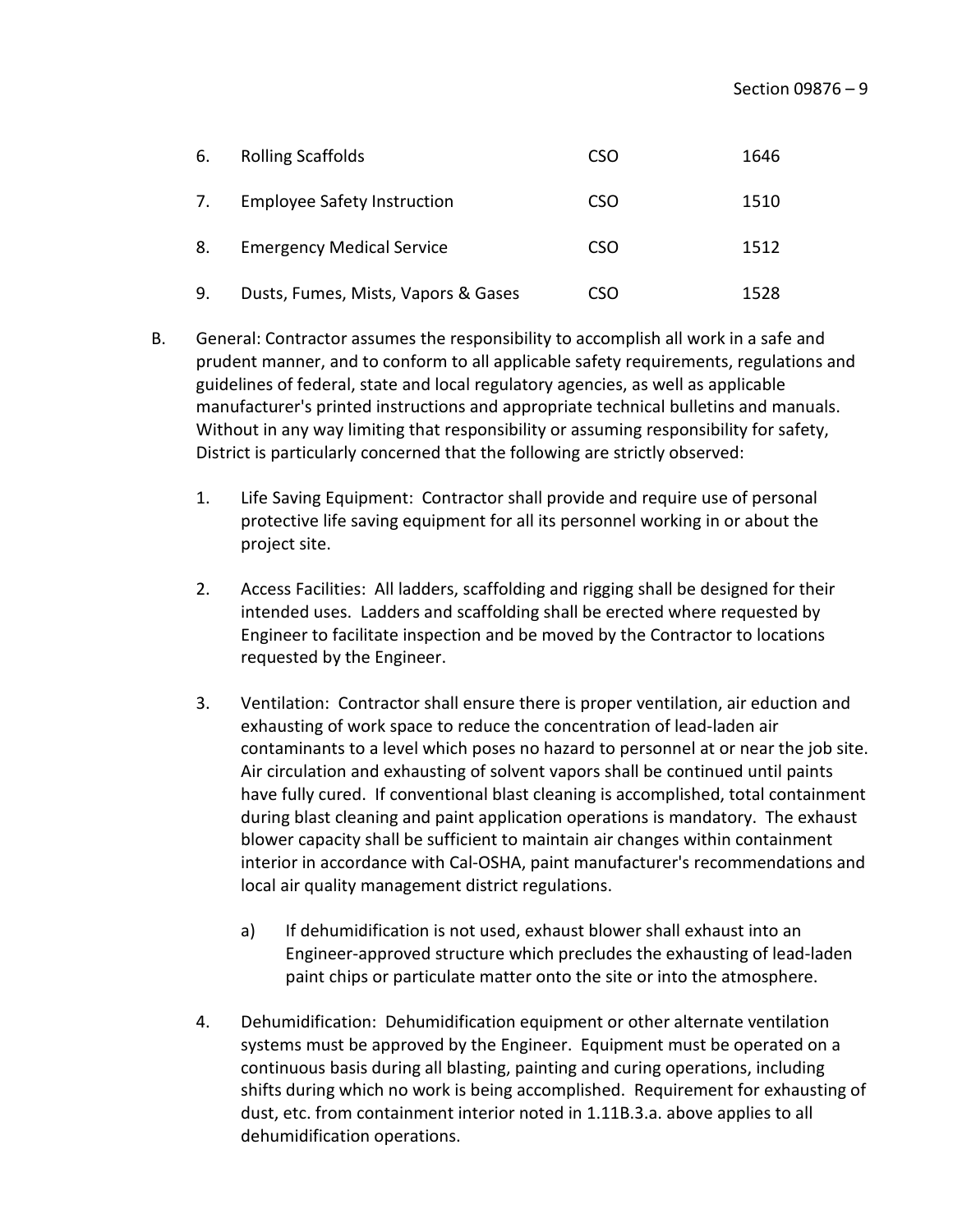5. Head and Face Protection and Respiratory Devices: Equipment shall include protective helmets which shall be worn by all persons while in the vicinity of the work. During abrasive blasting operations, nozzlemen shall wear U.S. Bureau of Mines approved positive pressure air-supplied helmets and all other persons who are exposed to blasting dust shall wear respiratory protection determined necessary by the exposure assessment of the Certified Industrial Hygienist.

Positive pressure air-fed hoods and/or masks shall be supplied by an air source currently certified to produce "Class D Breathing Air". Contractor shall at all times during the work maintain onsite current documentation to substantiate the quality of the breathing air.

Barrier creams shall be used on any exposed areas of skin.

- 6. Grounding: All hoses shall be grounded to prevent accumulation of charges of static electricity.
- 7. Illumination: Sparkproof artificial lighting shall be provided for all work in confined spaces. Light bulbs shall be guarded to prevent breakage. Lighting fixtures and flexible cords shall comply with the requirements of NFPA 70 "National Electric Code" for the atmosphere in which they will be used. Whenever required by the Engineer, the Contractor shall provide additional illumination and necessary supports to cover all areas to be inspected. The level of illumination for inspection purposes shall be determined by the Engineer.
- 8. Toxicity and Explosiveness: The maximum allowable concentration of vapor shall be kept below the maximum safe concentration for eight-hour exposure, plus Lower Explosive Limit (L.E.L.) must be strictly maintained. Exterior paints have been determined to contain lead or other hazardous materials. All regulations related to safety of personnel and handling of such materials shall be strictly followed. Cost of handling and disposing of such materials will be borne by the Contractor.
	- a) Contractor's responsibility for meeting all regulations relating to toxic and hazardous materials includes, but is not limited to, obtaining all permits and EPA numbers, processing paperwork, blood testing of personnel at start and finish of project, sampling and testing of wastes, paying fees, handling and packaging of wastes at site, and delivering materials to the selected Class I dumpsite using licensed hazardous materials transporters. All regulations relating to working with heavy metals or confined spaces shall be strictly enforced.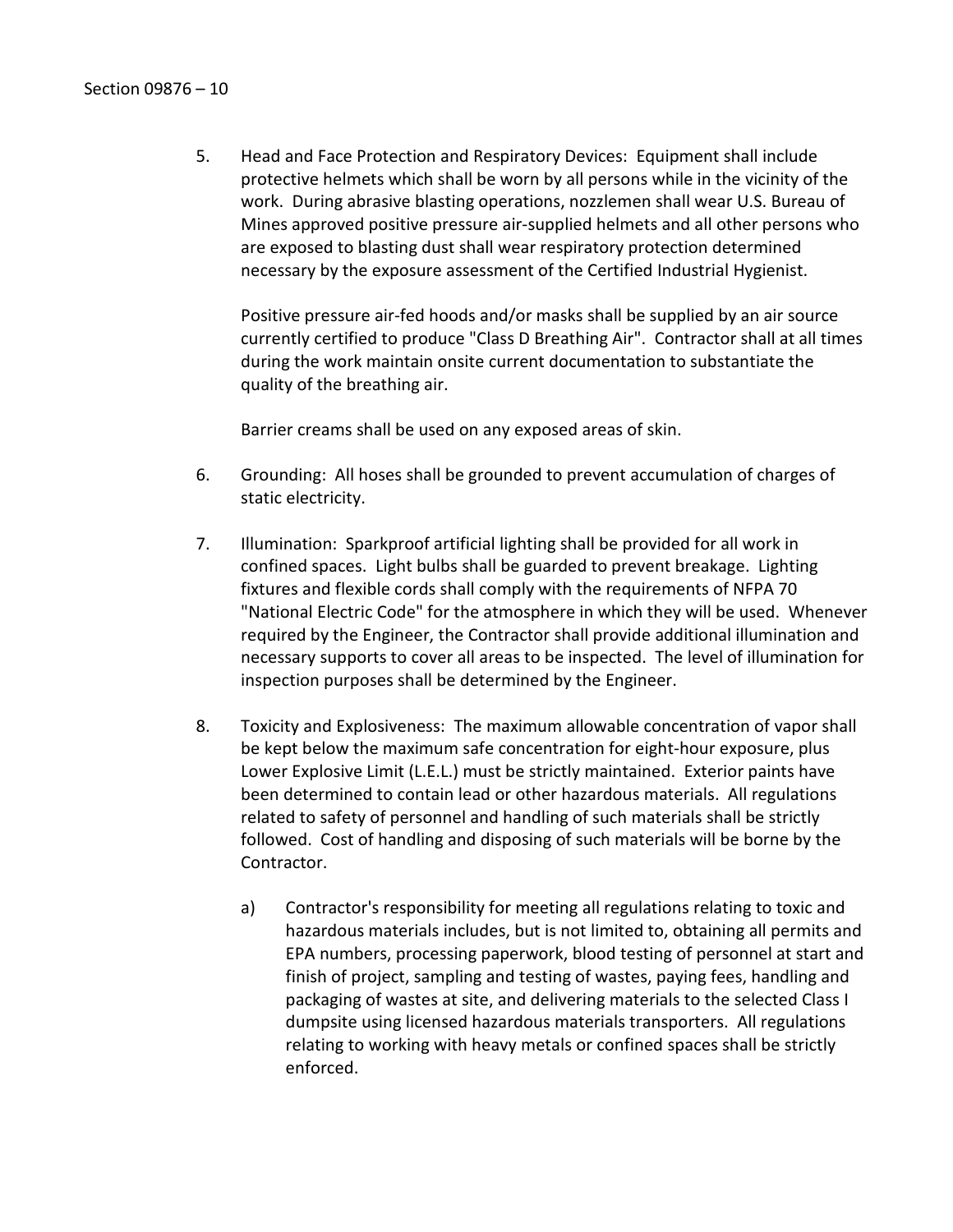- 9. Protective Clothing: When handling and mixing paints, workmen shall wear gloves and eye shields. If working with lead or other heavy metals, regulations regarding handling of exposed clothing shall be strictly enforced.
- 10. Fire: Contractor shall provide appropriate fire abatement devices and prohibit any flames, welding and smoking during mixing and application of materials.
- 11. Sound Levels: Whenever the occupational noise exposure exceeds the maximum allowable sound levels, the Contractor shall provide and require the use of approved ear protective devices.
	- a) Noise suppression shall be practiced at all times to minimize disturbance to persons living or working nearby, and to the general public. Measures to be used in effecting noise suppression shall include (but not limited to) equipping all internal combustion engines with critical residential silencers (mufflers), shielding noise-producing equipment from nearest areas of human occupancy by location in such positions as to direct the greatest noise emissions away from such areas, and conducting operations in the most effective manner to minimize noise generation consistent with the prosecution of the Contract in a timely and economic manner. Whenever levels are objectionable, they shall be adjusted as directed by the Engineer.

# <span id="page-12-0"></span>1.12 COMPLIANCE WITH ENVIRONMENTAL REGULATORY REQUIREMENTS

A. Contractor shall comply with all current federal, state, and local environmental laws and regulations, including, but not limited to the laws and regulations of the U.S. Environmental Protection Agency (USEPA), the California Air Resources Board (CARB), and the South Coast Air Quality Management District (SCAQUMD).

## <span id="page-12-1"></span>**PART 2 - PAINT MATERIALS**

## <span id="page-12-2"></span>2.01 GENERAL

- A. Standard products of manufacturers other than those specified on the Approved Material List provided, will be accepted when it is proved to the satisfaction of the Engineer they are equal in composition, durability, usefulness and convenience for the purpose intended. Substitutions will be considered provided the following minimum conditions are met:
	- 1. The proposed paint system shall have a dry film thickness equal to or greater than that of the specified system.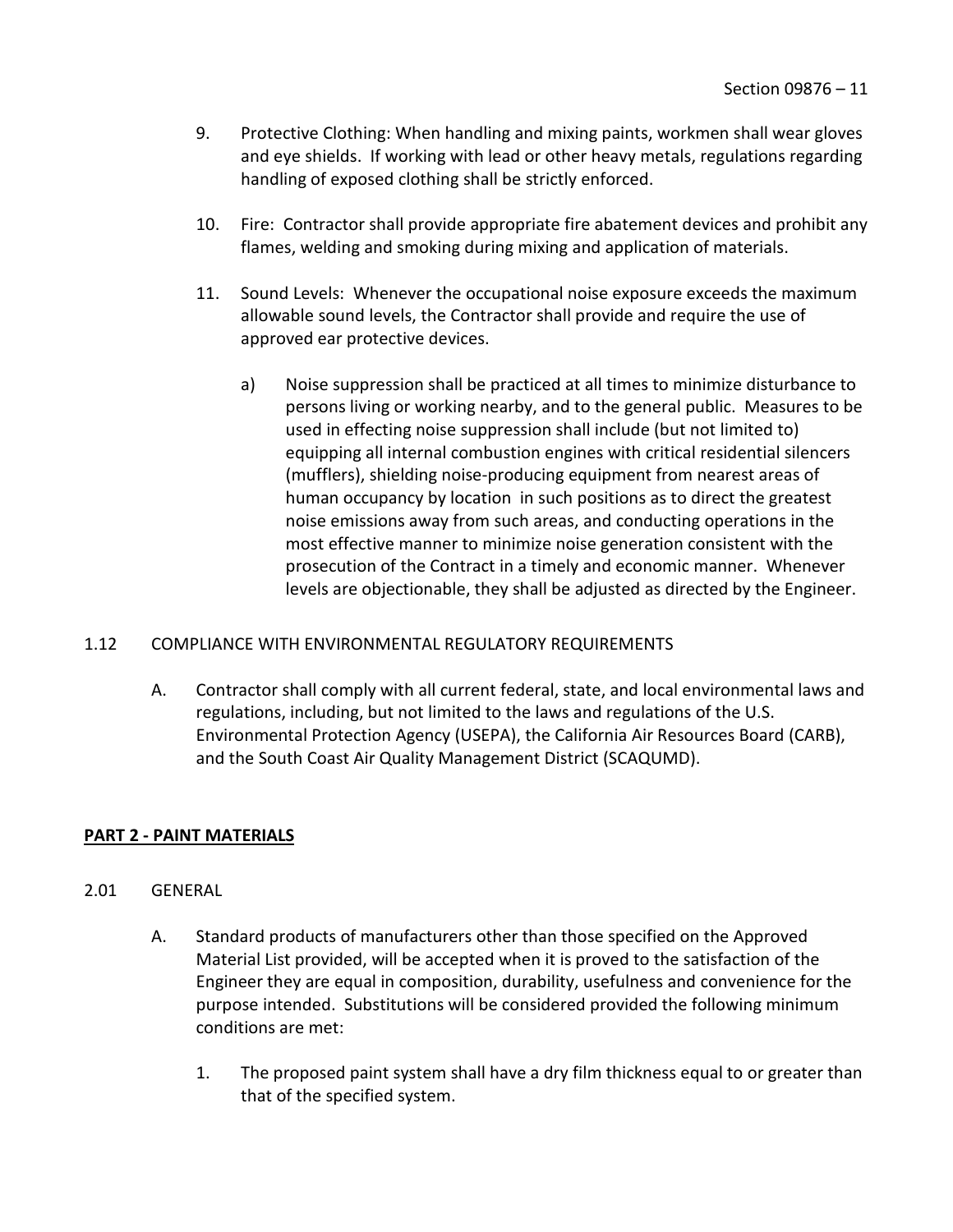- 2. The proposed paint system shall employ an equal or greater number of separate coats.
- 3. The proposed paint system shall employ paints of the same generic type.
- 4. All requests for substitution shall carry full descriptive literature and directions for application, along with complete information on generic type, non-volatile content by volume and a list of 10 similar projects, all at least three years old, where the products have been applied to similar exposure.
- 5. The District requires that the Contractor provide certified laboratory data sheets showing the results of complete spectrographic and durability tests accomplished on the proposed substitute. Tests shall be accomplished by an independent testing laboratory satisfactory to the Engineer and all costs incurred in the testing program shall be borne by the Contractor. In any case, the Engineer shall be sole and final judge of the acceptability of any proposed substitution. Requests for substitution must be approved in writing prior to date of bid.
- B. All materials shall be brought to the jobsite in the original sealed containers. They shall not be opened or used until District's representative has physically inspected contents and obtained necessary data from information printed on containers or label. Materials exceeding storage life recommended by the manufacturer shall be rejected. Copy of invoice showing purchase and delivery dates will be required.
- C. Flammability, toxicity, allergenic properties, and any other characteristic requiring field precautions shall be identified and specific safety practices shall be stipulated.
- D. All paint materials shall be stored in enclosed structures to protect them from weather and excessive heat or cold. Flammable materials must be stored to conform with District, County, State and Federal safety codes for flammable materials. At all times paints shall be protected from freezing.
- E. Contractor shall use products of same manufacturer for all coats.

## <span id="page-13-0"></span>2.02 SPECIFIC PAINT MATERIALS

A. Paint materials for exterior surfaces of tank will consist of an alkyd primer, alkyd intermediate coat and silicone-alkyd finish coat. Products containing perchlorethylene (PCE), trichloroethylene (TCE), lead, chromium or zinc will not be permitted.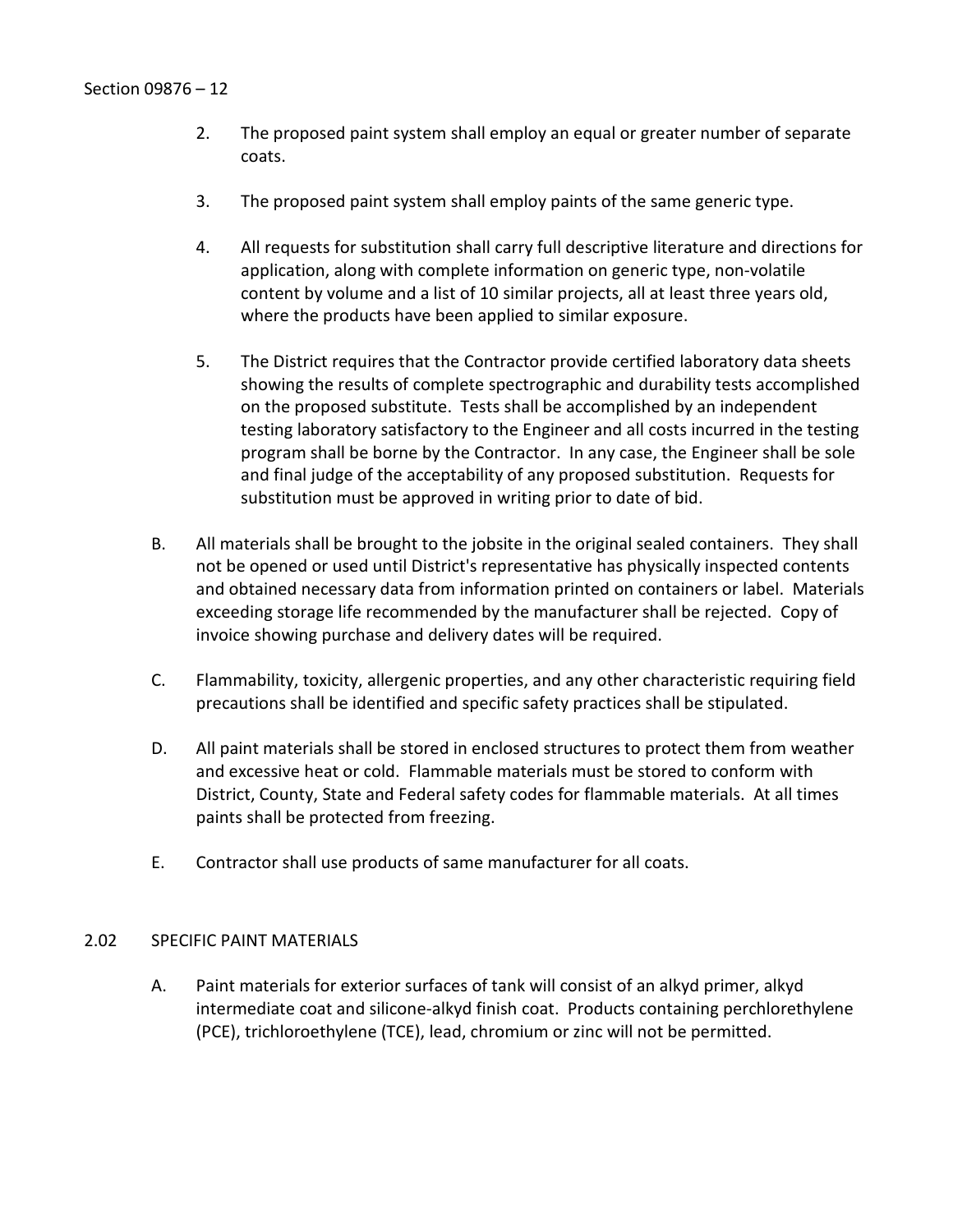- 1. The Contractor shall provide, prior to painting any surfaces of the tank, written certifications from the coating manufacturers stating that the paint materials, thinners, solvents, and equipment cleaning fluids provided by the manufacturers do not contain PCE or TCE. The Contractor shall also certify, in writing, that no material containing PCE, TCE, lead, chromium, or zinc in any form will be used for the interior coatings or exterior paints of the tank. This shall include all solvents, thinners, and cleaning fluids at the job site, regardless of where the materials were obtained.
- 2. The Engineer may require all solvents, thinners and cleaning fluids be tested for TCE and PCE prior to being used at the job site. The Contractor shall provide the Engineer with samples of each material at no cost to the District. Unacceptable materials shall be removed from the job site.
- B. All paint materials shall comply with air pollution regulations, specifically the local air quality management district or air pollution control district rules, and rules for the District.
- C. All paint materials shall also conform to regulations and applicable requirements of local, State and Federal health regulatory agencies.
- D. Prime coat shall be similar or equal to products such as ICI Devoe Devguard 4160, Carboline Carbocoat 150, or Tnemec Series 4 Versare Primer.
- E. Intermediate coat shall be similar or equal to products such as ICI Devoe Devguard 4160, Carboline Carbocoat 150, or Tnemec Series 2H.
- F. Finish coat shall be similar or equal to products such as ICI Devoe Bar-Ox 475, Carboline Carbocoat 30, or Tnemec Series 82.

# <span id="page-14-0"></span>**PART 3 - EXECUTION**

## <span id="page-14-1"></span>3.01 GENERAL

A. All surface preparation, paint application shall conform to applicable standards of the Society for protective Coatings, the Eastern Municipal Water District and the manufacturer's printed instructions. Material applied prior to approval of the surface, by the Engineer, shall be removed and reapplied to the satisfaction of the Engineer at the expense of the Contractor.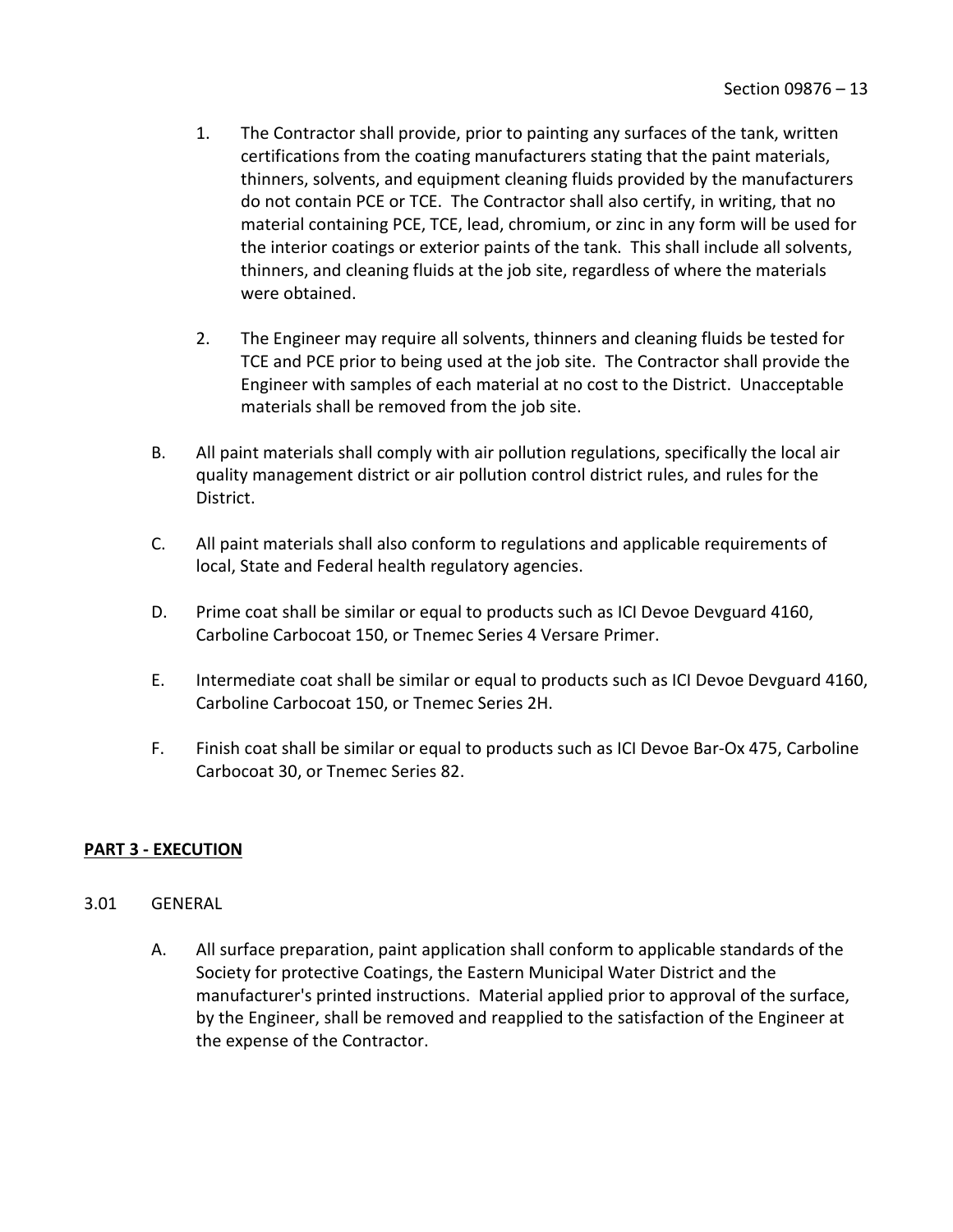- B. All work shall be accomplished by skilled craftsmen qualified to accomplish the required work in a manner comparable with the best standards of practice. Resumes of personnel to be used on the project shall be submitted upon Notice of Award. Continuity of personnel shall be maintained and transfers of key personnel shall be coordinated with the Engineer.
- C. The Contractor shall provide a supervisor to be at the work site during cleaning and application operations. The supervisor shall have the authority to sign and change orders, coordinate work and make other decisions pertaining to the fulfillment of their contract.
- D. Contractor shall provide approved sanitary facilities for all Contractor personnel, as no existing facilities will be available to the Contractor. Facilities shall be maintained during the project to complete standards established by District and shall be removed prior to Contractor's departure from the site at completion of the project.
- E. Dust, dirt, oil, grease or any foreign matter which will affect the adhesion or durability of the finish must be removed by washing with clean rags dipped in an approved commercial cleaning solution, rinsed with clean water and wiped dry with clean rags.
- F. The Contractor's equipment shall be designed for application of materials specified and shall be maintained in first class working condition. Compressors shall have suitable traps and filters to remove water and oils from the air. Blotter test shall be accomplished at each start-up period and as deemed necessary by the Engineer. Contractor's equipment shall be subject to approval of the Engineer. This approval does not relieve the Contractor's responsibility for the safe operation of the equipment or its performance.
	- 1. Cleanliness of compressed air supply shall be verified daily, and as deemed necessary by Engineer, by directing a stream of air, without abrasive, from the blast nozzle onto a white blotter or cloth for twenty seconds. If oil or water appears on the blotter or cloth, all traps and separators shall be blown down until two subsequent twenty-second tests show no further oil or water.
- G. Application of the first coat shall follow immediately after surface preparation and cleaning within an eight hour working day. Any cleaned areas not receiving first coat within an eight hour period shall be recleaned prior to application of first coat.
- H. Because of presence of moisture and possible contaminants in atmosphere, care shall be taken to ensure previously coated or painted surfaces are protected or recleaned prior to application of subsequent coat(s). Methods of protection and recleaning shall be approved by the Engineer.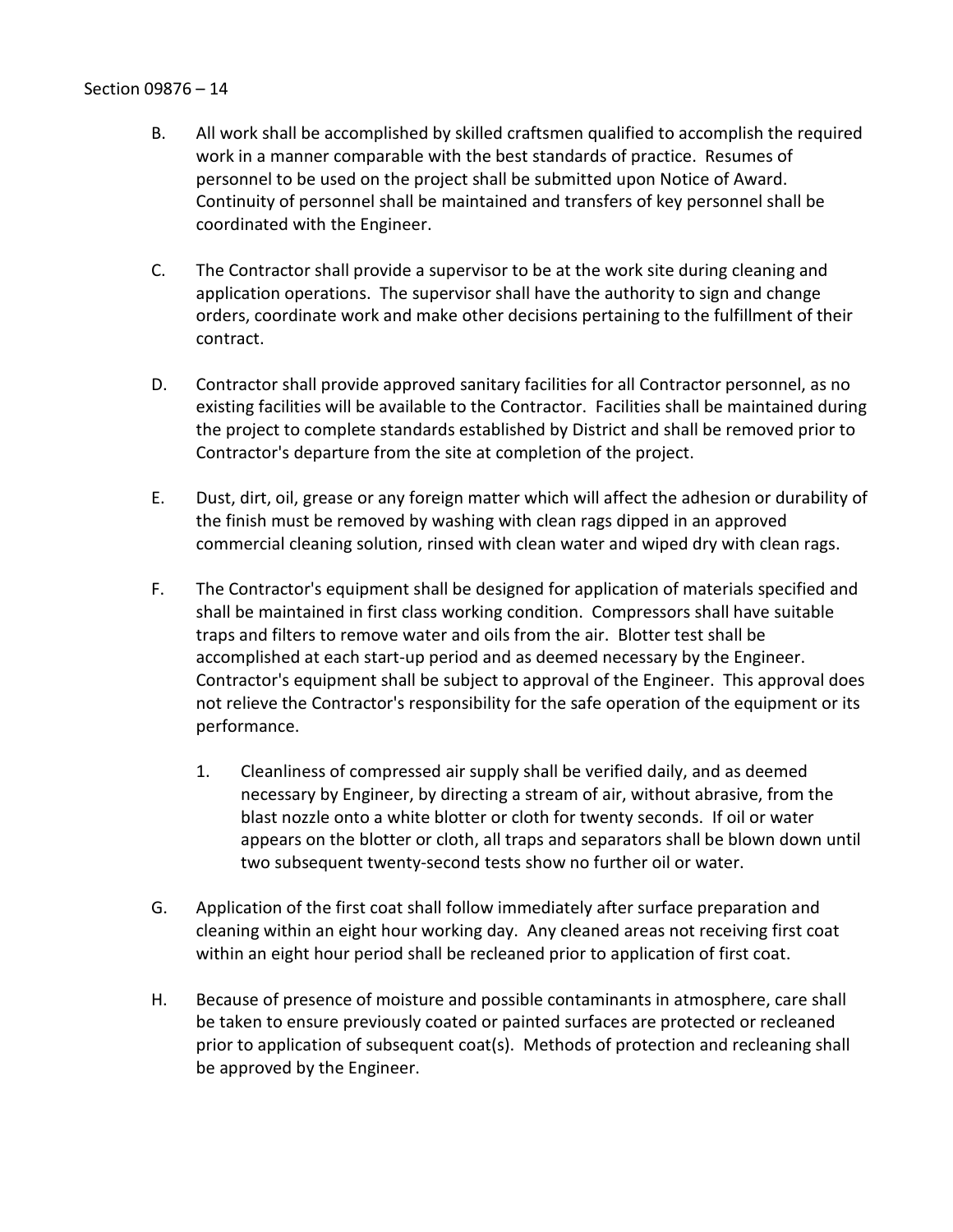- 1. Project is subject to intermittent shutdown if, in the opinion of the Engineer, cleaning and application operations are creating a localized condition detrimental to ongoing facility activities, personnel or adjacent property.
- 2. In the event of emergency shutdown by the Engineer, Contractor shall immediately correct deficiencies. All additional costs created by shutdown shall be borne by Contractor.
- I. Exterior surfaces have been determined, by laboratory analyses, to contain varying levels of lead and other heavy metals. All regulations related to safety, worker protection and handling of such materials shall be strictly followed. Submittal of a written plan of action for the project shall be accomplished by Contractor prior to start of project.
- J. Contractor shall comply with requirements of Department of Health Services Title 22 for handling and disposing of hazardous wastes resulting from surface contamination and removed paint particles. Submittal of a written plan of action for the project shall be accomplished by Contractor prior to start of project.
- K. District shall remove four representative samples of soil from jobsite prior to start of work. Samples shall be tested under requirements of Title 22 for determination of lead and other heavy metals to ensure soil does not contain excessive levels of lead and other heavy metals. If soils contain excessive levels of lead or other heavy metals, site remediation shall be the responsibility of the District. Copies of laboratory analyses reports shall be forwarded to Contractor immediately upon receipt from laboratory, prior to start of any work. Any required remediation schedule will be determined by the District.
- L. The Contractor shall provide, at his own expense, all necessary power required for his operations under the contract.
- M. Contractor shall tightly seal any tank vents, pumps, motors, and other open areas to prevent intrusion of paint or other contaminants. The sealing system shall be designed to allow continuous operation of facilities or equipment, with no detrimental effects. If necessary, sealing system shall be removed daily at termination of work, or as directed by the Engineer.

## <span id="page-16-0"></span>3.02 SURFACE PREPARATION, GENERAL

A. The latest revision of the following surface preparation specifications of the Society for Protective Coatings shall form a part of this specification. (Note: An element of surface area is defined as any given square inch of surface).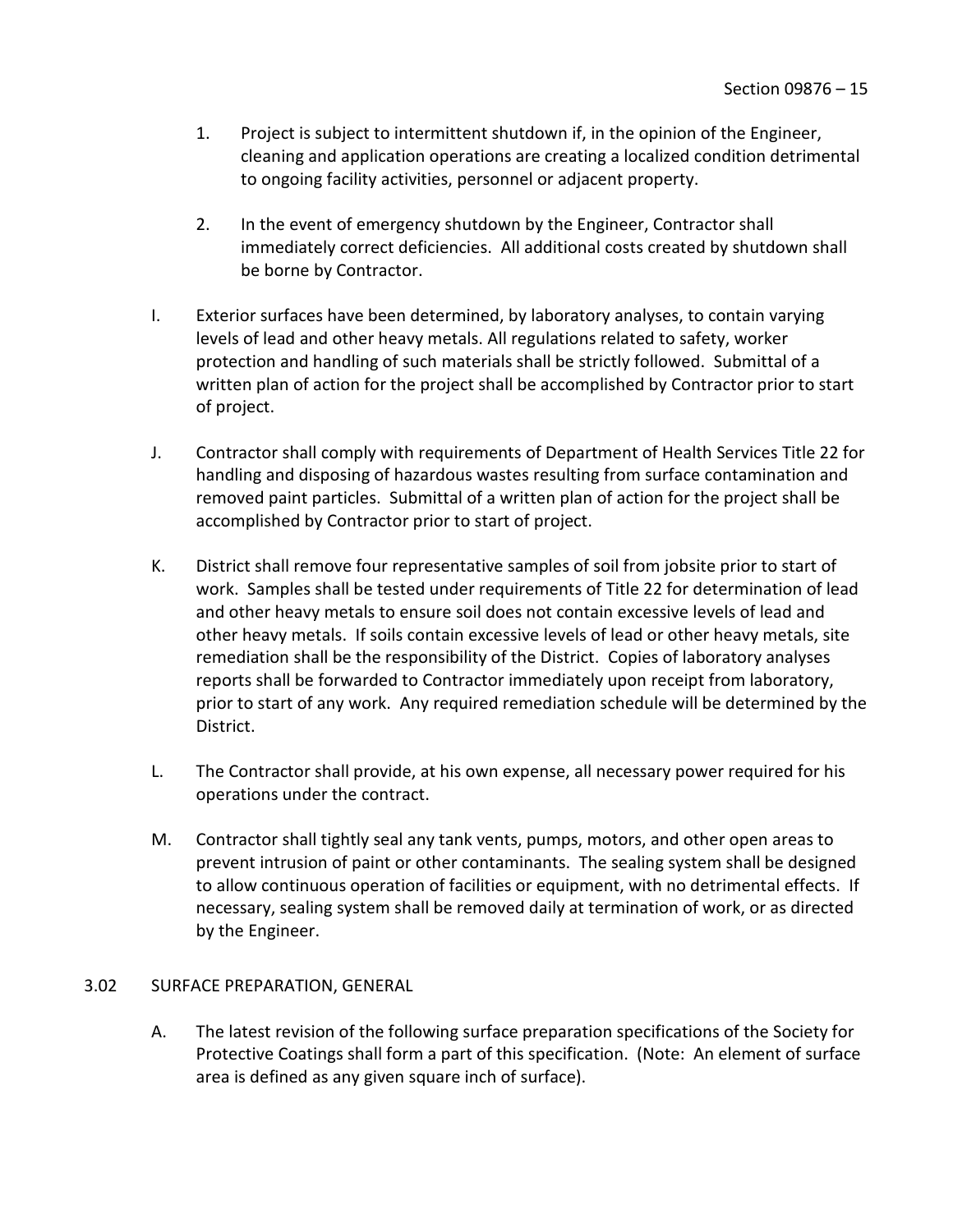- 1. Solvent Cleaning (SSPC-SP1): Removal of oil, grease, soil and other contaminants by use of solvents, emulsions, cleaning compounds, steam cleaning or similar materials and methods, which involve a solvent or cleaning action.
- 2. Hand Tool Cleaning (SSPC-SP2): Removal of loose rust, loose mill scale and other detrimental foreign matter present to degree specified by hand chipping, scraping, sanding and wire brushing.
- 3. Power Tool Cleaning (SSPC-SP3): Removal of loose rust, loose mill scale and other detrimental foreign matter present to degree specified by power wire brushing, power impact tools or power sanders.
- 4. Commercial Blast Cleaning (SSPC-SP6): Blast cleaning until at least two-thirds of each element of surface area is free of all visible residues.
- 5. Brush-off Blast Cleaning (SSPC-SP7): Blast cleaning to remove loose rust, loose mill scale, and other detrimental foreign matter present to the degree specified.
- 6. Near-White Blast Cleaning (SSPC-SP10): Blast cleaning to near-white metal cleanliness, until at least ninety-five percent of each element of surface area is free of all visible residues.
- 7. Power Tool Cleaning to Bare Metal (SSPC-SP11): Power tool cleaning to produce a bare metal surface and to retain or produce a surface profile of at least 1.0 mil.
- 8. Brush-Off Water Jet Blast (SSPC-SP12): Low pressure water jet blast at a maximum pressure of 2,000 psi to remove loose paint, and other detrimental foreign matter present.
- B. As exterior paints have been determined to contain excessive levels of lead and zinc after testing under Title 22, all work must be accomplished in compliance to 29 CFR Part 1926, Lead Exposure in Construction, Interim Final Rule, dated May 4, 1993.
	- 1. On first day of any heavy metals based paint removal, work environment must be tested by a Certified Industrial Hygienist (CIH) to determine levels of protection required to protect workers and the environment from lead and other heavy metal contamination. All costs related to testing by the CIH shall be borne by the Contractor.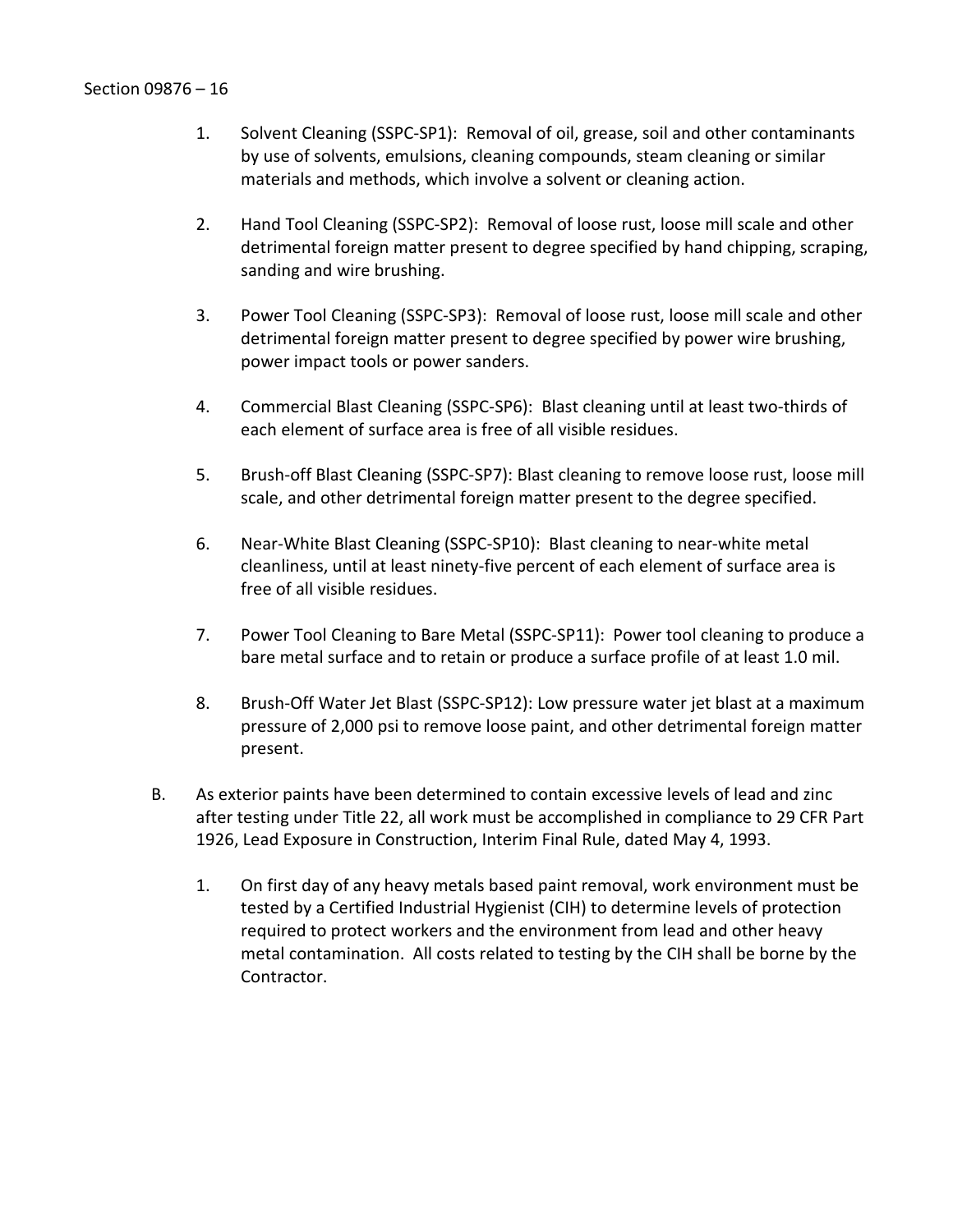- 2. Testing will include air sampling and testing of filters removed from the workers' respirators or personal air monitors to determine the level of lead exposure. Upon completion of testing, the CIH shall file a written report on the results of the testing. Level of exposure will then determine the type respiratory protection, clothing, housekeeping, hygiene facilities, medical surveillance, medical removal protection, employee information and training, signs, record keeping, and observation of monitoring required for the project. No work shall re-commence until the report from the CIH is filed and worker and environmental protection required is in place. Costs for the time delay shall be included in the Contractor's original bid.
- C. Any burrs, weld spatter, sharp edges, corners, or rough welds which would cause difficulty in achieving a defect-free paint system shall be chipped or ground smooth in conformance to NACE Standard RP0178-89. It is not the intent to have the welds or "scars" ground "flush". The object of the grinding is to eliminate sharp edges, corners, and overlaps to provide a surface for the application of a uniform thickness of coating or paint without voids or other defects.
- D. Abrasive blasting nozzles shall be equipped with "deadman" emergency shut-off nozzles. Blast nozzle pressure shall be a minimum of 95 P.S.I. and shall be verified by using an approved nozzle pressure gage at each start-up period or as directed by the Engineer. Number of nozzles used during all blast cleaning operations must be sufficient to ensure timely completion of project, subject to designation and approval by Engineer.
- E. All blast hose connections shall be tethered and secured to prevent separation during blast cleaning operations, and shall be taped with duct tape prior to pressurizing. All taped connections shall be visually inspected for leaks within five minutes after start of blast cleaning operations and at the end of blast cleaning operations. Leaking connections shall be immediately repaired to prevent further damage.
- F. Field blast cleaning for all surfaces shall be by dry method unless otherwise directed. Contractor is responsible for maintaining dust emissions within the legal level and that level which would not create a nuisance.
	- 1. Exterior surfaces of tank contain hazardous materials. Dust emissions, abrasive deflection and removed paint particles shall be confined to interior of containment structure where abrasive blasting is being accomplished, unless vacuum blasting or other means of cleaning are approved by Engineer.
	- 2. All lead paint removal work shall be governed by, but not necessarily limited to, the following:
		- a) Health and Safety Code, Division 20, Chapters 5 and 6 (California Hazardous Waste Control Act)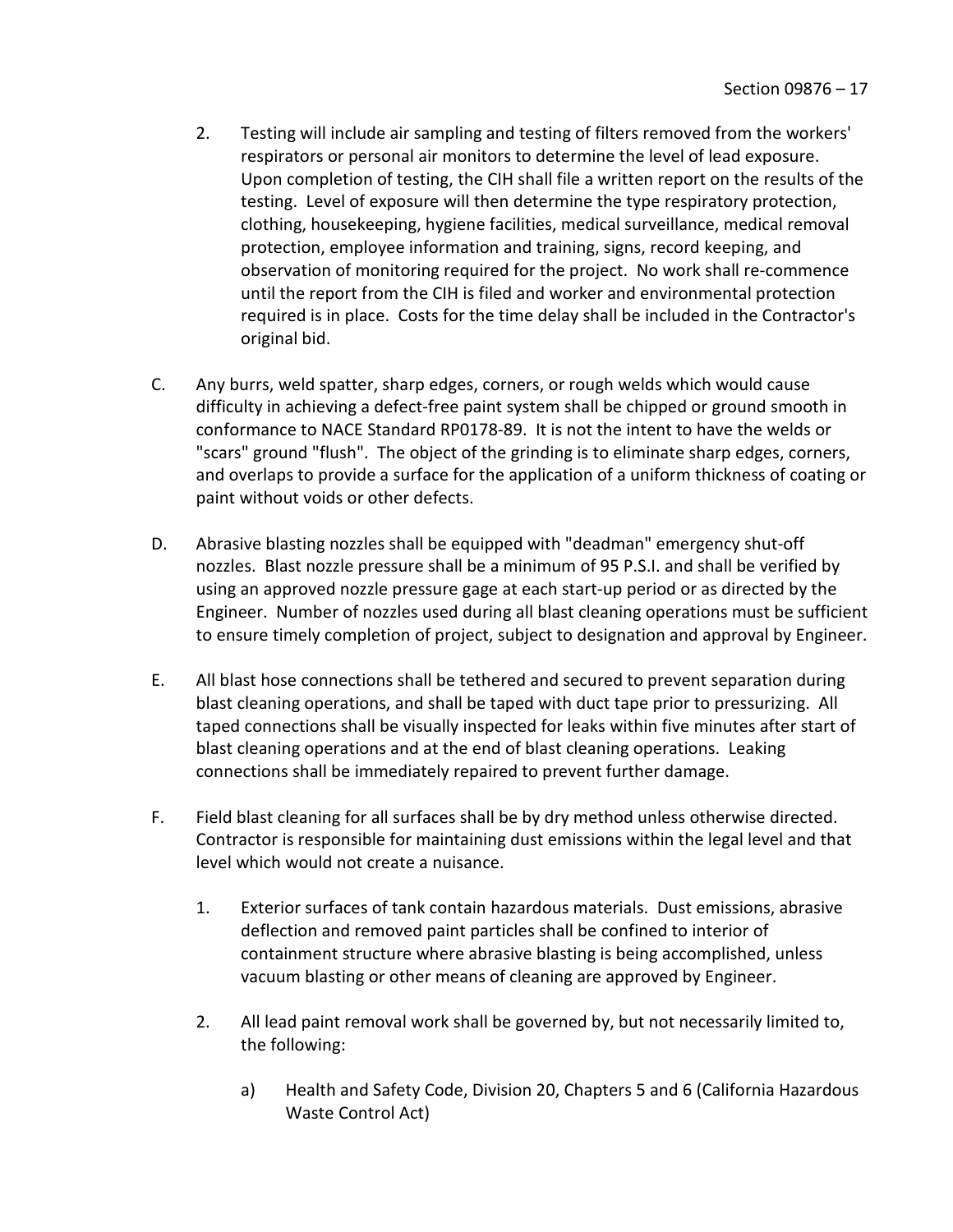- b) Title 22 California Administrative Code, Chapter 30 (Minimum Standard for Management of Hazardous and Extremely Hazardous Materials)
- c) Title 8, California Administrative Code
- d) Code of Federal Regulations (29 CFR 1910 and 1926, applicable sections)
- G. Particle size of abrasives used in blast cleaning shall be that which will produce a 2.0 mil surface profile or in accordance with recommendations of the manufacturer of the specified paint system to be applied, subject to approval of Engineer.
- H. Abrasive used in blast cleaning operations shall be new, washed, graded and free of contaminants which would interfere with adhesion of paints and shall not be reused unless specifically approved by the Engineer. Abrasives shall be certified for unconfined dry blasting pursuant to the California Administrative Code, Section 92520 of Subchapter 6, Title 17, and shall appear on the current listing of approved abrasives. Invoices or load sheets confirming above shall be required.
- I. During blast cleaning operations, caution shall be exercised to ensure existing paints are not exposed to abrasion from blast cleaning.
- J. Blast cleaning from rolling scaffolds shall only be accomplished within confines of interior perimeter of scaffold. Reaching beyond limits of perimeter will be allowed only if blast nozzle is maintained in a position which will produce a profile acceptable to the Engineer.
- K. The Contractor shall keep the area of his work in a clean condition and shall not permit blasting materials to accumulate as to constitute a nuisance or hazard to the prosecution of the work or the operation of the existing facilities. Spent abrasives and other debris shall be removed at the Contractor's expense as directed by the Engineer. As existing paints have been determined by laboratory analysis to be toxic or hazardous, paint and paint/abrasive residue mixture shall be tested to assure conformance with hazardous material tolerances have been met. It shall be the responsibility of the Contractor to provide adequate containers on the jobsite to retain spent media and removed paint until tests have been completed. Disposal of hazardous or toxic waste will not be permitted. All hazardous/toxic waste must be recycled or incinerated. Documentation of all hazardous or toxic waste disposal will be required.
- L. Blast cleaned and painted surfaces shall be cleaned prior to application of specified paints via a combination of blowing with clean dry air, brushing/brooming and/or vacuuming as directed by the Engineer. Air hose for blowing shall be at least  $\frac{1}{2}$  in diameter and shall be equipped with a shut-off device.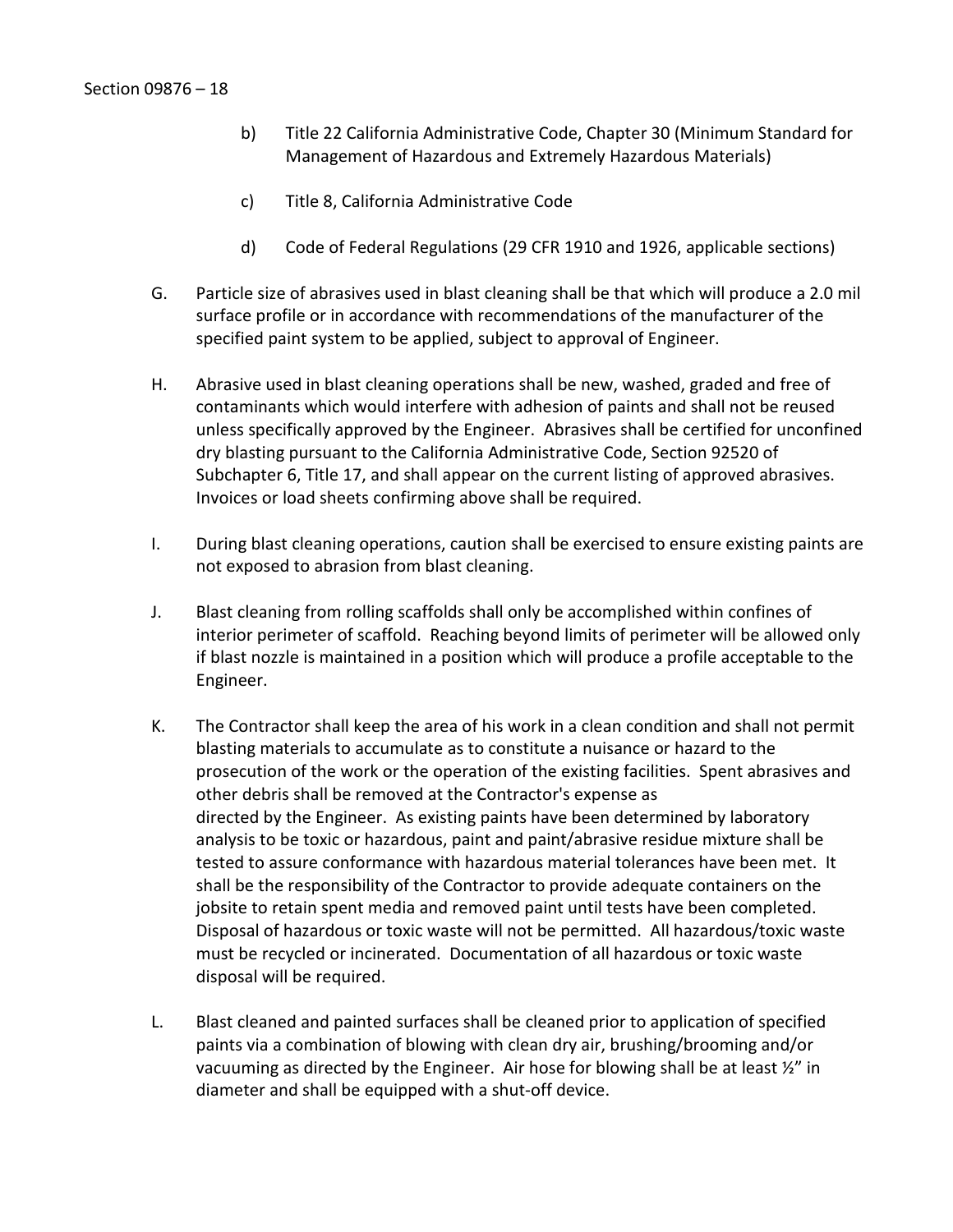- M. All welds, when required, shall be neutralized with a suitable chemical compatible with the specified paint materials.
- N. Brush-Off Water Jet Blast Cleaning (SSPC-SP12) shall be used only when and as directed by Engineer. Pressures shall be those determined by Engineer to effectively accomplish removal of loose, peeling/flaking coating or other detrimental surface contaminants.

## <span id="page-20-0"></span>3.03 SURFACE PREPARATION, EXTERIOR

### 100% Removal

- A. All surfaces shall be blast cleaned, in conformance to Society for Protective Coatings Specification SSPC-SP10 (Blast Cleaning to Near-White Metal).
	- 1. Cleaning methods other than vacuum blasting may be used, after approval by Engineer, which accomplish the specified results while containing all paint, abrasive, etc. during cleaning operations. These include conventional blast cleaning with containment, SABAR method with containment, chemical stripping, and Cavi-Tech method with containment.

## Spot Removal

- A. All surfaces shall be inspected jointly by the Contractor and the Engineer to determine the condition of existing paint. The Engineer shall then designate the surface condition by marking deficient areas, and cleaning shall be accomplished as noted below. Any areas overlooked during the joint inspection shall not relieve the Contractor from completely preparing surfaces:
	- 1. Step One: All oily or greasy surface contaminants shall be removed by wiping the contaminated area with a clean rag wetted with solvent or degreasing solution in accordance with Society for Protective Coatings Specification SSPC-SP1 (Solvent Cleaning), then rinsed with clean water, wiped clean and dried.
	- 2. Step Two: All chalking paint or other surface contaminants shall be removed by high pressure water blasting or scrubbing the complete surface with a suitable broom or brush as approved by the Engineer, wetted with a solution of trisodium phosphate, detergent and water, or other approved cleaning solution. Cleaned surfaces shall then be rinsed with clean water, wiped clean and dried. As exterior paints have been determined by laboratory analyses to contain excessive levels of lead and other heavy metals under Title 22, all cleaning operations shall be conducted to insure removed paint particles or water are contained and not allowed to fall onto the site.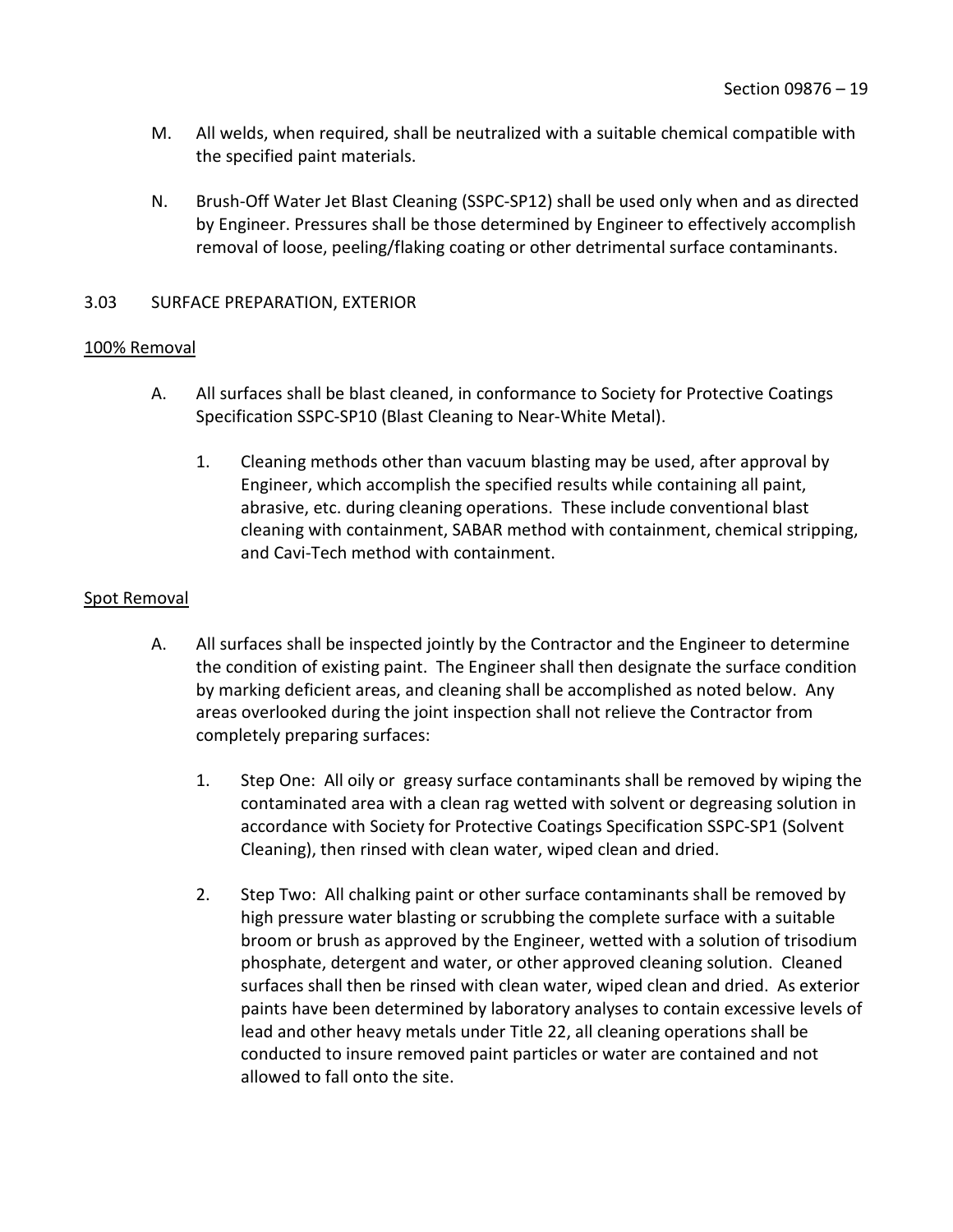- 3. Step Three: All rusting, scaling or damaged areas shall only be vacuum blast cleaned in conformance with Society for Protective Coatings Specification SSPC-SP10 (Near-White Blast Cleaning). Remaining paint shall be firmly bonded to the substrate with blast cleaned edges feathered. Extreme care should be exercised to ensure remaining paint is not damaged by cleaning operations.
	- a) Cleaning methods other than vacuum blasting may be used, after approval by Engineer, which accomplish the specified results while containing all paint, abrasive, etc. during cleaning operations. These include conventional blast cleaning with containment, SABAR method with containment, chemical stripping, and Cavi-Tech method with containment.

## <span id="page-21-0"></span>3.04 APPLICATION, GENERAL

- A. Paint application shall conform to the requirements of the Society for Protective Coatings Paint Application Specification SSPC-PA1, latest revision, for "Shop, Field and Maintenance Painting," the Eastern Municipal Water District, the manufacturer of the paint materials printed literature and as specified herein.
- B. Thinning shall only be permitted as recommended by the manufacturer and approved by the Engineer and shall not exceed limits set by applicable regulatory agencies.
	- 1. If Contractor applies any materials which have been modified or thinned to such a degree as to cause them to exceed established VOC levels, Contractor shall be responsible for any fines, costs, remedies, or legal action and costs that may result.
- C. Each application of paint shall be applied evenly, free of brush marks, sags, runs and no evidence of poor workmanship. Care should be exercised to avoid lapping on glass or hardware. Paints shall be sharply cut to lines. Finished surfaces shall be free from defects or blemishes.
- D. Protective coverings or drop cloths shall be used to protect floors, fixtures, equipment, prepared surface and applied paints. Personnel walking on exterior roof of tank shall take precautions to prevent damage or contamination of painted surfaces. If required by Engineer, personnel shall wear soft-soled shoes, or shoe coverings approved by Engineer. Care shall be exercised to prevent paint from being spattered onto surfaces which are not to be painted. Surfaces from which such material cannot be removed satisfactorily shall be refinished as required to produce a finish satisfactory to the Engineer.
- E. All materials shall be applied as specified herein.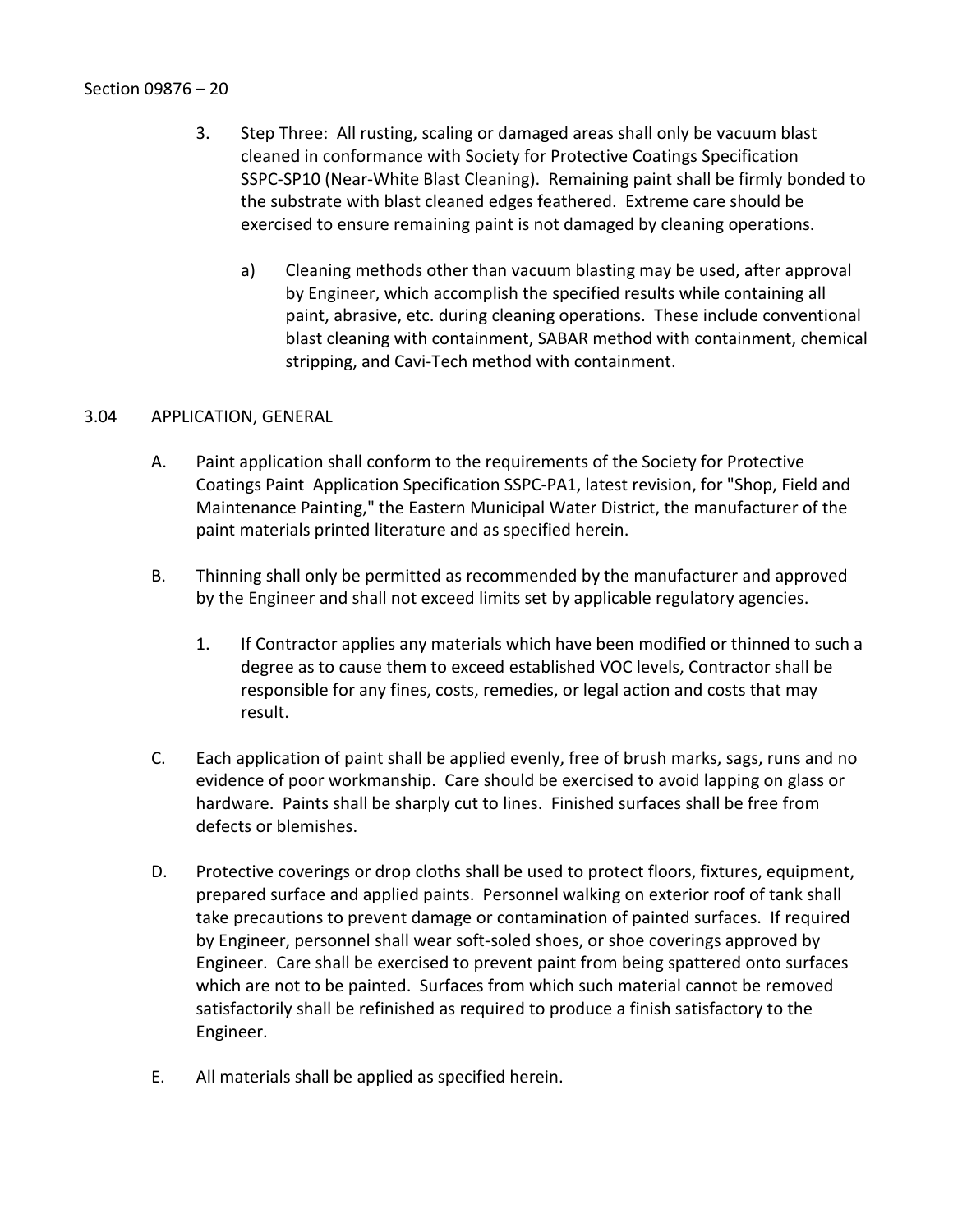- F. All welds and irregular surfaces shall receive a brush coat of the specified product prior to application of each complete coat. Paint shall be brushed in multiple directions to ensure penetration and coverage, as directed by the Engineer. These areas include, but are not limited to, welds, nuts, bolts, pitted areas, etc. Care shall be exercised to ensure dry film thickness of paints does not exceed the maximum thickness allowed by the manufacturer of the specific product being applied.
- G. At conclusion of each day's blast cleaning and paint operations, a 6" wide strip of blast cleaned substrate shall remain uncoated to facilitate locating point of origin for successive day's blast cleaning operations.
- H. All attachments, accessories, and appurtenances shall be prepared and finished in the same manner as specified for adjoining tank sections, except as specifically designated by the Engineer.

# <span id="page-22-0"></span>3.05 APPLICATION, EXTERIOR PAINT SYSTEMS

### 100% Removal

- A. Accessible surfaces:
	- 1. After completion of surface preparation as specified, all surfaces shall receive the three coat paint system specified under 2.02 D., 2.02 E., and 2.02.E., "SPECIFIC EXTERIOR PAINT MATERIALS". Total dry film of the completed system shall be a minimum of 6.0 mils, with primer of 2.5 mils, intermediate coat of 2.0 mils, and finish coat of 1.5 mils.
		- a) Maximum dry film thickness allowed, if not specified in manufacturer's approved literature, will be as determined, in writing, by the paint manufacturer's headquarters technical representative.
	- 2. Paint shall not be applied when wind speed exceeds fifteen miles per hour.

## Spot Removal

- A. After completion of surface preparation as specified, all areas of bare metal shall receive the primer specified under 2.02 D., "SPECIFIC PAINT MATERIALS". Dry film thickness shall not be less than 2.5 mils.
- B. After proper drying interval, sealed areas shall be carefully inspected to determine if paint edges have lifted or if other defects exist. If necessary, repairs shall be accomplished, using procedures as specified herein to effect a smooth transition between sealer and subsequent coats.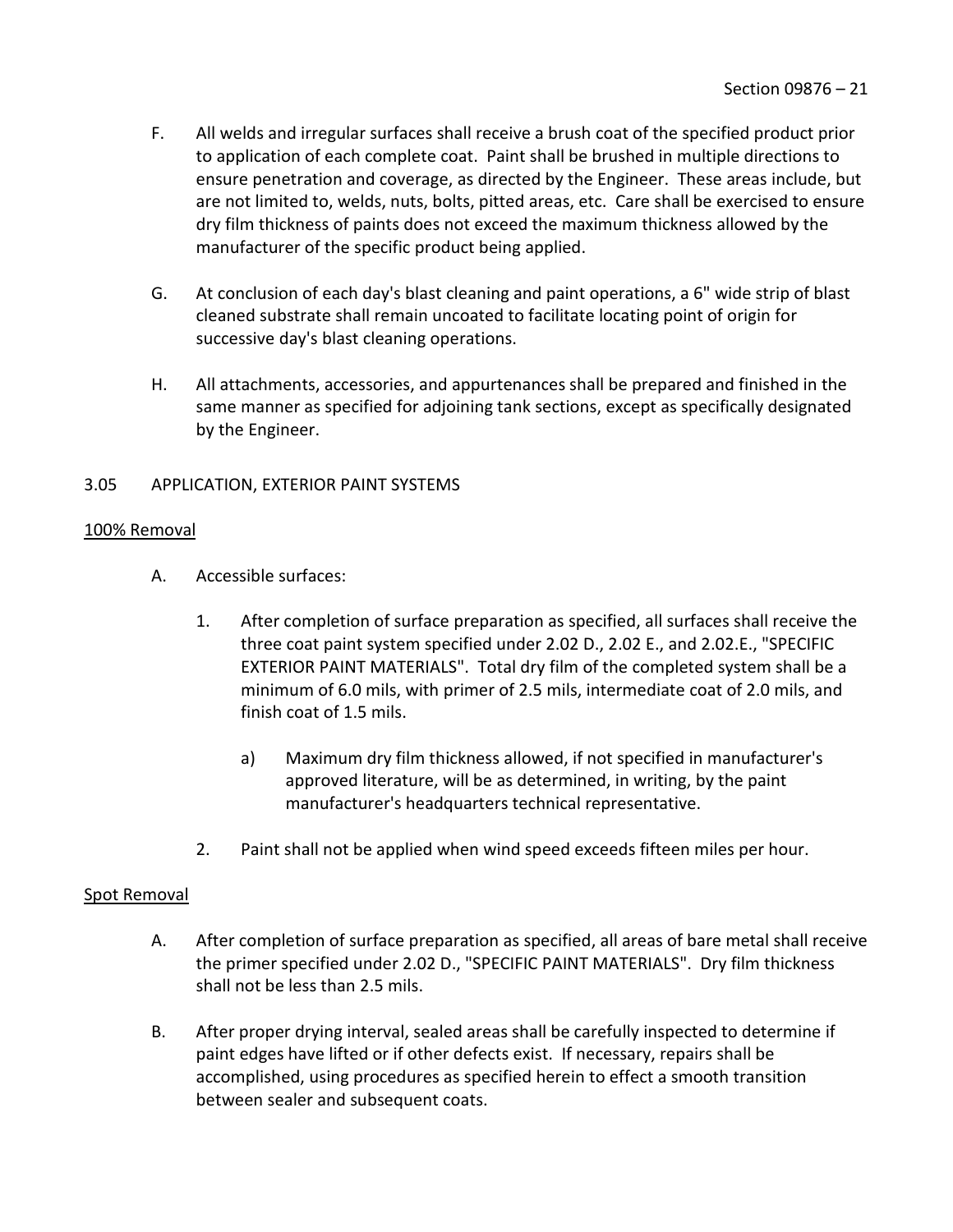- C. Upon completion of priming operations, the primer shall be clean, dry and show no evidence of oxidation, after which all exterior surfaces shall receive the intermediate coat specified under 2.02 E., "SPECIFIC PAINT MATERIALS", to a dry film thickness of 2.0 mils.
- D. After specified drying interval, all surfaces shall receive the finish coat specified under 2.02 F., "SPECIFIC PAINT MATERIALS", to a dry film thickness of 1.5 mils.
- E. Total dry film thickness of the completed three-coat system shall not be less than 6.0 mils at any point in the surface where bare metal was originally exposed, or less than 8.5 mils where the new two-coat system was applied over existing paint.
	- 1. Prior to start of intermediate coat application, Contractor and Engineer shall conduct spot dry film thickness tests to determine the minimum dry film thickness of the existing paint system. A mutual agreement shall be reached as to the specific dry film thickness of the existing paint system, which shall then be used in determining if sufficient additional paint has been applied over the existing paint.
		- a) Maximum dry film thickness allowed, if not specified in manufacturer's approved literature, will be as determined, in writing, by the paint manufacturer's headquarters technical representative.
- F. Paint shall not be applied when wind speed exceeds fifteen miles per hour.

## <span id="page-23-0"></span>3.06 QUALITY ASSURANCE, EXTERIOR PAINT SYSTEMS

- A. All paint components shall be mixed in exact proportions specified by the manufacturer. Care shall be exercised to ensure all material is removed from containers during mixing and metering operations.
- B. All paints shall be thoroughly mixed, utilizing an approved slow-speed power mixer until all components are thoroughly combined and are of a smooth consistency. Paints shall not be applied beyond pot-life limits or recoat cycles specified by manufacturer.
- C. Thinners shall be added to paint materials only as required in accordance with manufacturer's printed literature and in the presence of the Engineer. Quantities of thinner shall not exceed limits set by applicable regulatory agencies.
- D. Application shall be by airless spray method, except as otherwise specified. Drying time between coats shall be strictly observed as stated in manufacturer's printed instructions, except there shall be a minimum of 24 hours between coats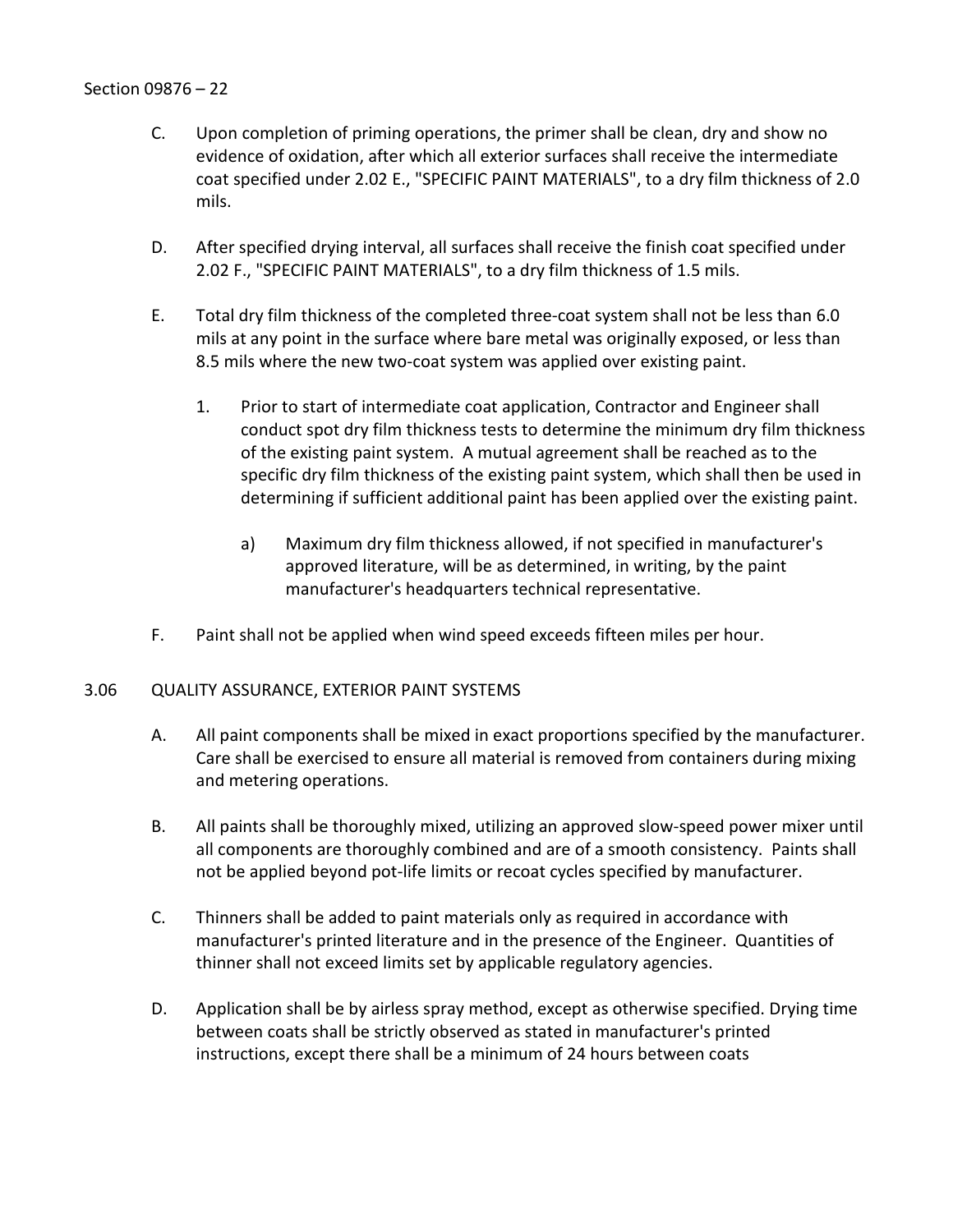- E. When two or more coats are specified, where possible, each coat shall contain sufficient approved color additive to act as an indicator of coverage or the coats must be of contrasting color.
- F. Care shall be exercised during spray operations to hold the spray nozzle perpendicular and sufficiently close to surfaces being coated, to avoid excessive evaporation of volatile constituents and loss of material into the air or the bridging of cracks and crevices. Reaching beyond limits of scaffold perimeter will not be permitted. All overspray identified by Engineer shall be removed by hand or pole sanding prior to application of subsequent coat.
- G. Upon completion of paint operations, after curing interval in accordance with manufacturer's recommendations, dry film thickness testing shall be accomplished using one of the specified instruments. Repair and retesting shall be accomplished as specified under 1.10 QUALITY ASSURANCE. Engineer is not precluded from verifying adequacy of thickness testing by accomplishing measurement of selected areas, using his own instrument.
- H. All mixing, thinning, application and dry film thickness testing of paints shall be accomplished in the presence of the Engineer.
- I. Color Scheme: The District shall select colors for the project. The Contractor shall submit a current chart of the manufacturer's available colors to the District's representative ten days prior to start of painting operations.

## <span id="page-24-0"></span>3.07 CLEANUP

A. Upon completion of the work, all staging, scaffolding and containers shall be removed from the site or destroyed in a manner approved by the Engineer. Paint and thinner containers, and excess paint and thinners, shall be disposed of in conformance to current regulations. Paint spots upon adjacent surfaces shall be removed and the entire jobsite cleaned. All damage to surfaces resulting from the work of this section shall be cleaned, repaired or refinished to the complete satisfaction of the Engineer at no cost to the District.